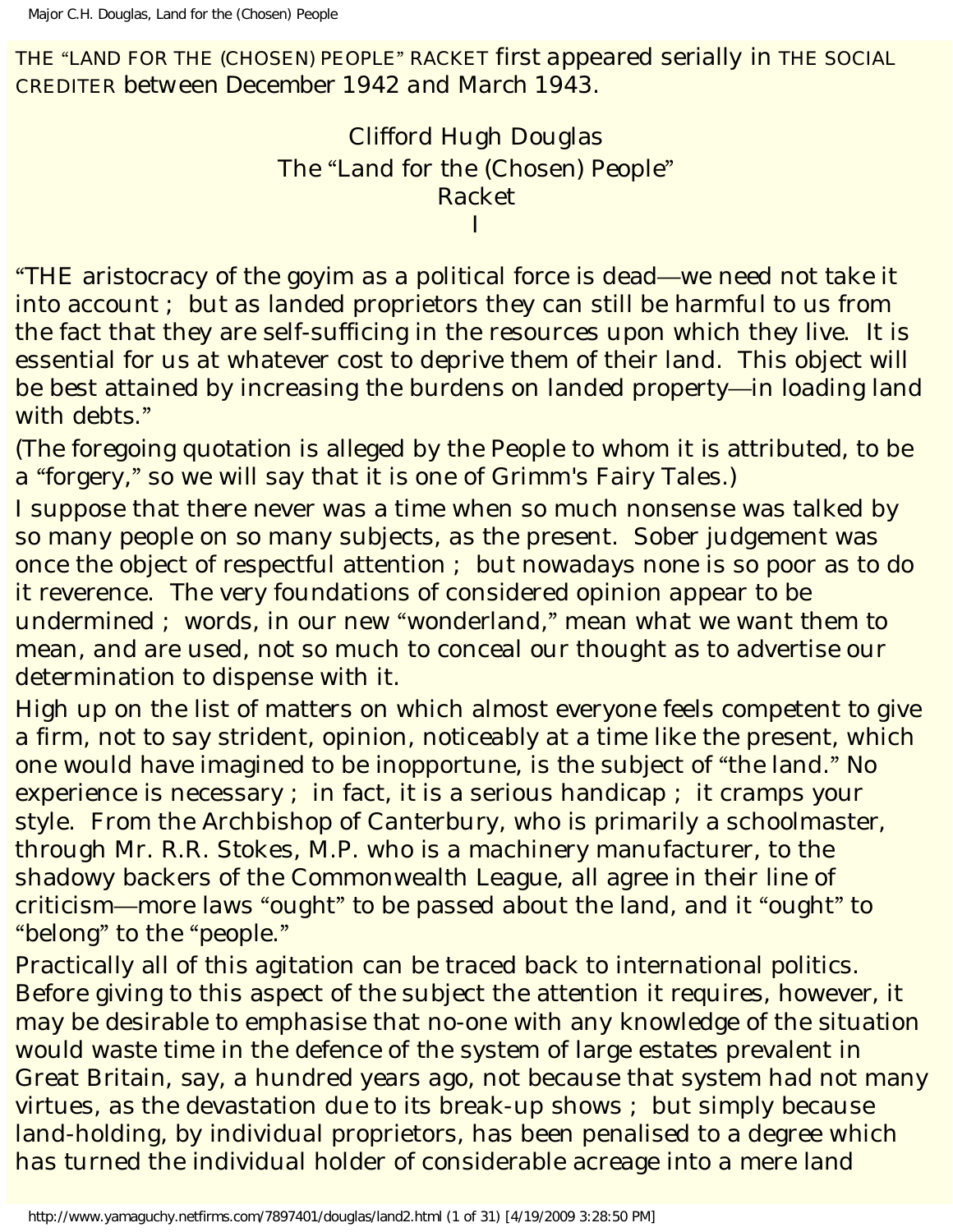salesman. Slowly at first, but now very swiftly, the "county" families, who were interwoven with the system, and in the main lived and died in its not unexacting service, have disappeared. They were an organic growth, and are not susceptible of mass production by Act of Parliament. But it is quite certain that to substitute for this organism a Government Department primarily concerned to collect taxes for international bondholders, is not progress but reaction.

There are many concrete facts the consideration of which is essential to an appreciation of the threat, not to that system (whose assets are being bought up with paper money at scrap prices), but to the individual Briton, which its disappearance involves. If the delusive word "ownership" can be forgotten for a moment, it will be easy to realise that it was a highly articulated system of administration, developed by trial and error over a long period.

To the agitator (though not to his hidden paymaster) "land" is homogeneous ; an acre is an acre whether it is on the slag heaps of Widnes or the High-farming land of the Lothians. Agitation is moulded to justify "office-management" in place of personal responsibility.

One of the first considerations of the old system was to maintain, in the real, not the financial sense, the capital value of the land, and to do this required extraordinarily detailed knowledge of local conditions and custom. The desperate condition of much English arable, which has been "farmed-out" by tenant farmers not properly supervised, and having little anxiety as to their ability to get another of the hundreds of farms on offer, is the direct result of the sabotage of this administrative system.

Now, we are hypnotised by the propaganda of the international chemical combines into the belief that soil analysis, chemical fertilisers, and oil-driven farm machinery are far superior, and more "scientific" than the intimate farming of the older order. Not only is there not a particle of genuine evidence for this, but there is overwhelming evidence to the contrary. Never has there been so much "professsorial" farming ; and never have agricultural products been so unsatisfactory in quality. Bread which has to be re-inforced with drugs ; fruit which looks attractive and is both tasteless and lacking in all its old essential virtues (the Phoebe strawberry, the staple export of the Hampshire strawberry beds, looks large and delicious, and tastes like wet cotton wool); fabrics which are showy but neither warm nor durable ; chemical beer, wine doctored and prohibitive in price. Progress !

But it is easy, more particularly in war-time, to look upon "the land" as though it were almost entirely an agricultural and production problem, which is the usual misdirection of emphasis fostered by international finance. It is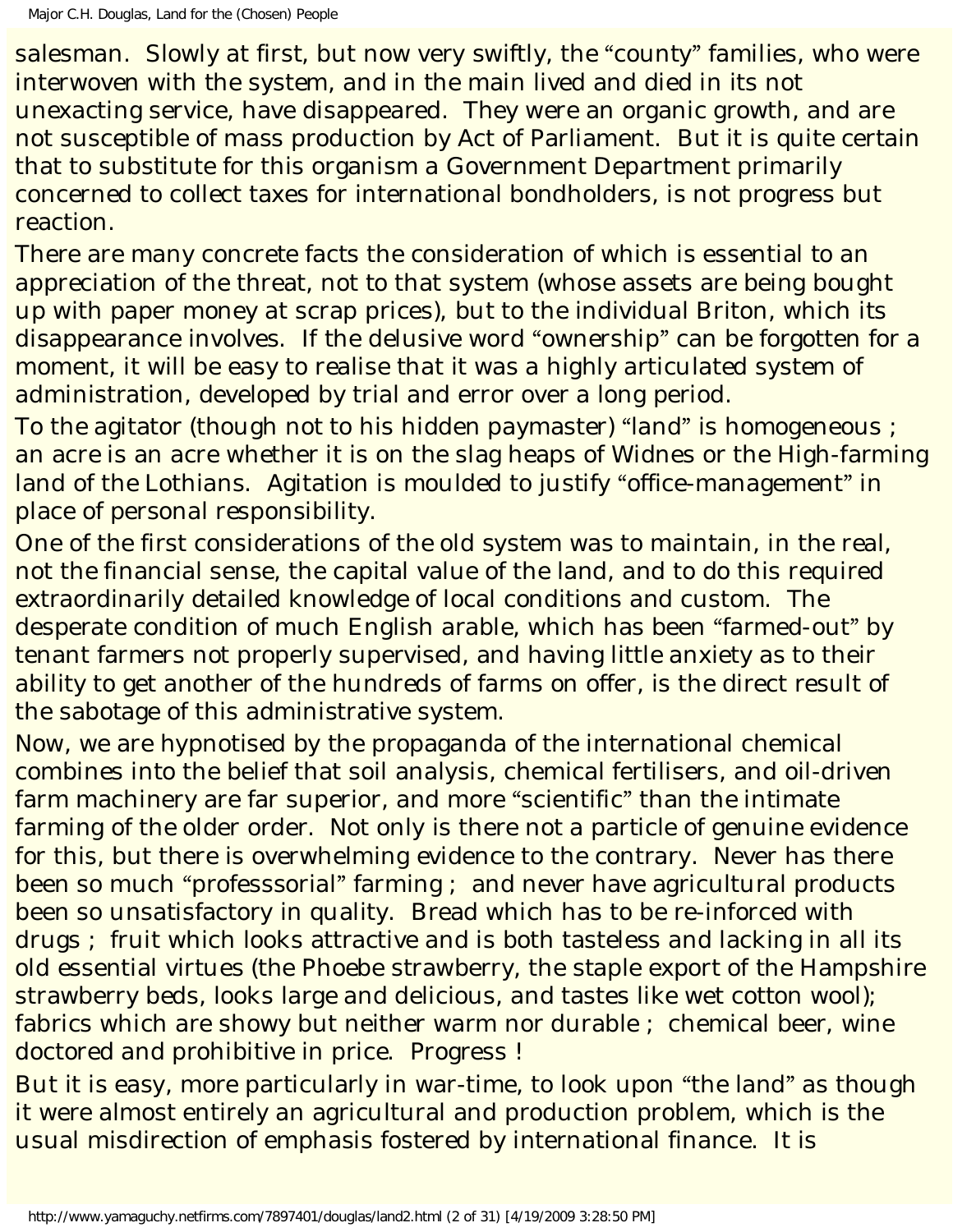Major C.H. Douglas, Land for the (Chosen) People

*primarily*, but not *principally* an agricultural problem. It is, I think, a problem which can easily be misapprehended, unless it is considered in intimate relation with the character of the population, as well as its numerical magnitude. For instance, the last pursuit in which the land agitator wishes to engage, is farming, nor do farmers do much agitating.

There are many very curious circumstances surrounding the question of population statistics, and population habits, in Great Britain. William Cobbett was aware of them. They have become still more curious in the last hundred years, as anyone who will take the trouble to consider the figures available in Whitaker's Almanack can see for himself.

II

I do not think that it can be reiterated too often, at this time, that except as a purely legal fiction, the common ownership of the soil by 45,000,000 individuals is not a subject for debate—it is a factual impossibility. In the sense in which it is understood by the ordinary man, ownership means control. Forty-five million people never yet controlled anything. If they can't control the Post Office, or the Army, Navy, or Air Force, and can't even control their individual and collective involvement in a war they didn't want, and don't understand, how can they control sixty million acres varying from limestone rock to watermeadows ?

So far as the *produce* of the land is concerned, that is available to anyone who has the money. Has anyone suggested that "the People" should have the produce of the money-making machine ?

Conversely, do the agitators for common ownership yearn to pay the taxes now borne by land ? Ask most of the farmers who bought their farms during and immediately after the 1914-1918 war period how they like their bargain, from the business point of view. If the older conditions of estate management were so unfair to the tenant, how was it that farmers' sons had to wait years before they could get a vacant farm, and had to be well known to be thoroughly competent farmers, or they would never get one ; while nowadays there are hundreds of once-famous farms going begging, and every day good farmers are throwing in their farms in disgust at the ever rising tide of interference without responsibility ?

If the farmers are worse off, the "owners" are ruined and dispossessed, "the people" are getting worse produce at higher prices, and the land itself is impoverished and "farmed out," *quis beneficit ?*—who is better off ? To understand and to recognise without peradventure exactly what has caused this situation, let us consider Professor J.H. Morgan, K.C., writing in *The Quarterly Review* of January, 1929 (pp. 187-8) : "When I once asked Lord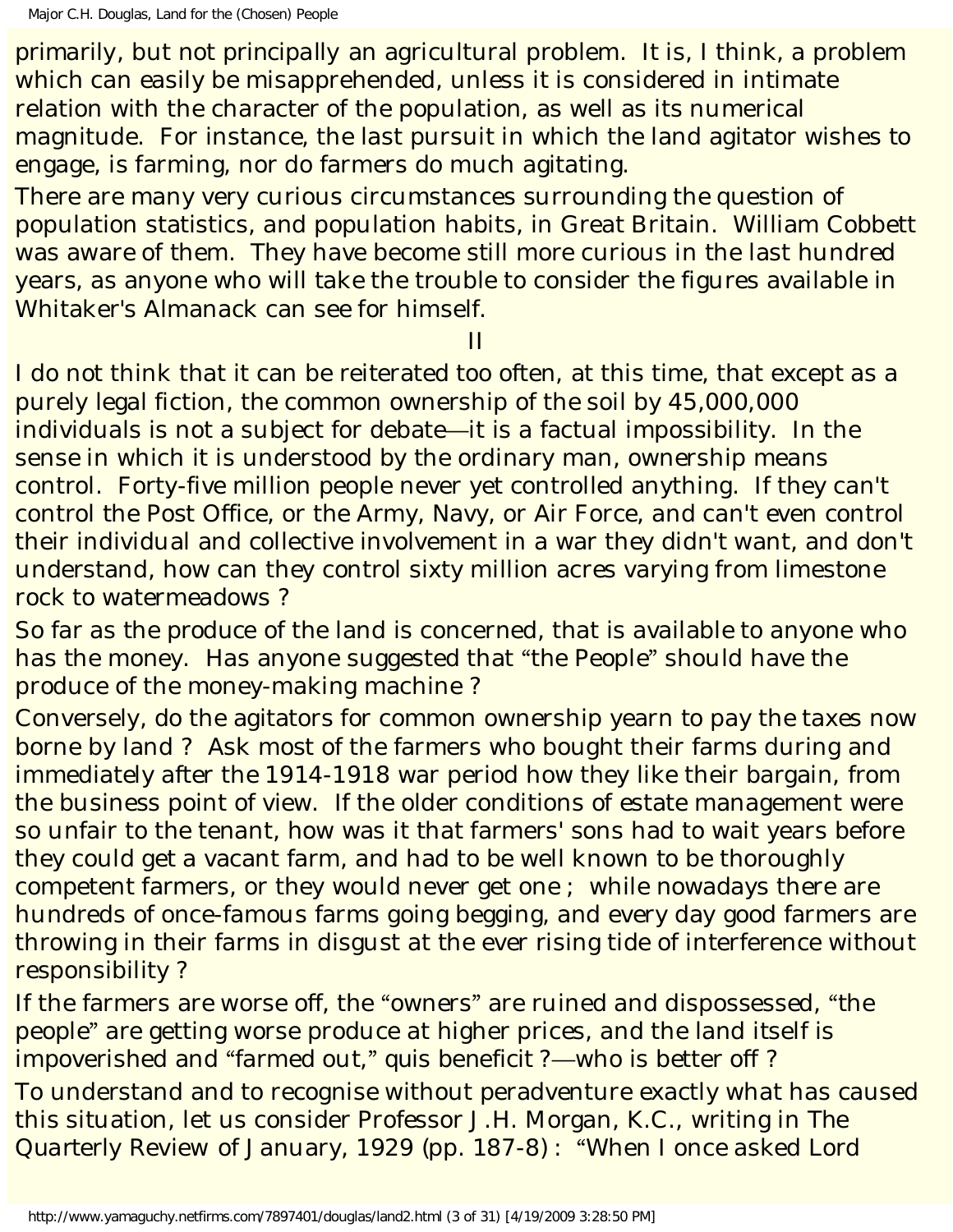Haldane why he persuaded his friend, Sir Ernest Cassel, to settle by his will large sums on.... the London School of Economics, he replied `Our object is to make this institution a place to raise and train the bureaucracy of the future Socialist State.' "

It will be remembered that (a) Lord Haldane said that Germany was his spiritual home, and (b) that Sir Ernest Cassel was the *alter ego* of Jacob Schiff, of Kuhn, Loeb, and Company.

Now there is no room for discussion as to what has caused the disastrous state of British land and everyone connected with it. That cause is grinding and punitive taxation.

And this taxation has for the most part been concocted either directly or indirectly by the London School of Economics—a good deal of it by Sir William Beveridge who we are to entrust with the building of our New World, "half way to Moscow," as he puts it so engagingly. An understanding of the main principles of current taxation is indispensable to anyone who claims to hold views on the future of the soil. In the first place, it is necessary to recognise three classifications of the surface—agricultural, industrial, and residential.

The question of minerals underground is closely interwoven with the surface classification, but may be left for subsequent consideration. It is a question which, if possible, is less understood by the average land agitator than that of the surface.

Now, land taxes begin with a series of recurrent capital levies at each inheritance, thinly disguised under the names of Legacy Duty, Estate Duty, and so forth. It must be borne in mind that (in spite of nearly unworkable alternatives of recent date) these have to be paid in *money*, and land does not grow money. Generally, this money is borrowed on mortgage or otherwise. These "Duties" may range from 10 per cent. in the case of very small properties, to sixty or seventy per cent. in the case of very large ones.

In effect, these taxes are confiscatory, consequently *whatever is the state of the land at the present time, that state is the result of a change of effective "ownership."*

Subsequently to the Capital levies paid by the legatee, *but not by anyone purchasing the land*, Income tax at the current rate (now 10/- in the £) is paid on the *ownership of the land, not on the return it makes, but on an arbitrary assessment which goes up if the land is improved. This assessment is generally made by the local rating authority* who levy their own distinct taxes, called Rates, on it ; and these go up if the land is improved. But if the owner also occupies "his own" property, he pays Schedule B as well as Schedule A and Rates, also at the current rate. (The foregoing statements are subject to certain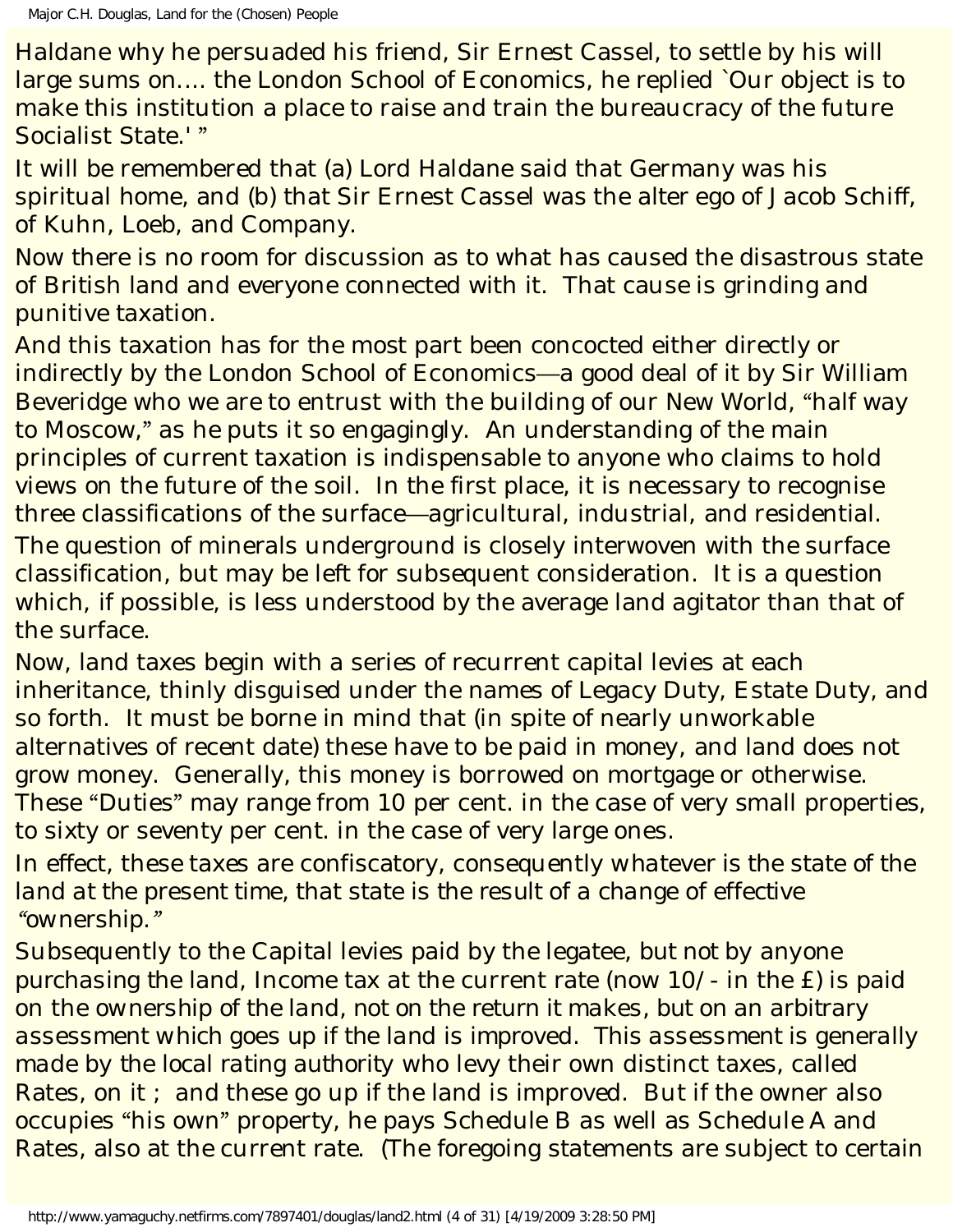modifications in respect of Scotland, and to the vagaries of Derating Acts.) In effect, the owner-occupier of his "own" property pays, at the present time, more in rates and taxes than he would have paid in rates, taxes *and rent*, sixty years ago, as a tenant.

It is a sound legal, as well as common-sense axiom, that a man must be presumed to have intended the logical consequences of his actions. The logical consequences of the taxation just roughly summarised can be seen to be what they have in fact been. They have made the use of land for agriculture only precariously possible by treating as soil income what is in fact soil capital ; thus fostering overseas imports of easily grown food.

They have made the "ownership" of land, as an administrative profession, impossible by imposing what is in fact an intolerable nationalised rent. And they have made the improvement of real property an expensive form of altruistic philanthropy (many landowners have accelerated their ruin by persistence in it) by penalising every improvement either to site or buildings by an increased assessment, so that whoever doesn't get the rent, the tax or ratecollector does.

A short survey of the bearing on all this of what were called "Mineral Rights" will enable us to pass on to a consideration of why once-Great Britain is unique in its taxation, the objective of it, and who benefits. That will clear the ground for the possibilities of a reasonably sane system.

When the land-"owner" has paid say 25 per cent. Estate Duty, which at twenty years tenure represents (if paid at once without interest) the capitalised value of *about half the income for the whole of the period of tenure*, Schedule A Income Tax *which represents the other half*, Schedule B which probably represents about three times the *genuine* profits which can be made by *working*, as distinct from speculating in, the land, he can consider where to get the "Tithe" somewhat facetiously paid to Queen Anne's Bounty. Tithe is of course simply a Financier's tax, with only the most tenuous connection with the Church. Instead of being a tenth of the *produce* it is more generally about a quarter of the assessment, whether there are any earnings or no. And there is Land Tax, the incidence of which is so erratic that no one could, or is intended to, understand it. We have thus brought our "owner" to the point where he is paying about thirty shillings a year nationalised rent on property worth £1, doing his own repairs, paying his own insurance, and having no recourse to a landlord, as his own tenants have to him. That is to say, the "owner" renders service to the State, gets no return, and pays for it. We can come to his "mineral rights" which have now been acquired by the "State" at about one third of their estimated value.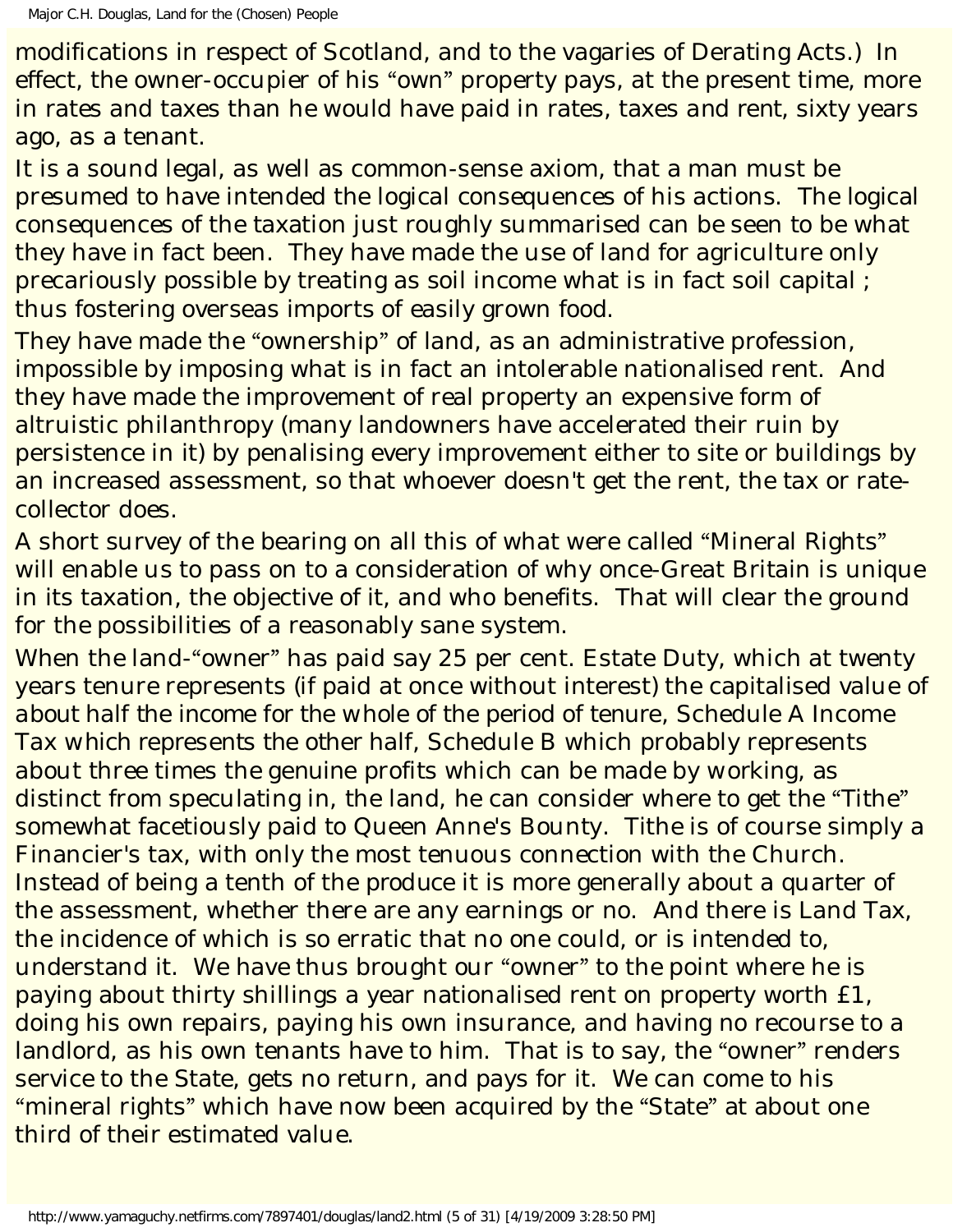Valuable minerals are not widespread, even in these islands which were unusually rich in them until we gave most of them away. The consequences of this were two fold ; mineral owners were few in number, and so politically weak ; and the largest of them was the Ecclesiastical Commissioners who paid no Estate Duties ; and owing to the immense quantity of mineral obtainable from a small area, individual owners gave the illusion of being "rich," more especially as most of them were abysmally ignorant of the idea that they were living on capital in the most literal and wasteful way it is possible to conceive. Now, it is of course possible to reduce any discussion about the rules, conventions, and practices either of society, business, or even a game, to a mere brawl, by introducing the word "ought." While I am not able to see, myself, just exactly what "the People" and more particularly the Chosen People, did to produce the coal deposits under these islands, these comments have nothing whatever to do with the word "ought." It is not merely possible, it is easy, to raise the standard of living of the legitimate population of these islands to a point considerably exceeding that of any Socialist State ; but that has nothing to do with "the minerals ought to belong to the Nation," or the results of the expropriation of mineral owners, which, to make the matter clear at once, have been to mortgage them to the international Jew, via the various forms of Debt.

To understand the main lines of the position, if we take the pithead price of coal at a token price of £1 per ton, the miner gets about 18/6 of this sum, the colliery proprietor gets about ¼ and the royalty owner gets about twopence. It is clear at once that the royalty *has no ascertainable effect whatever on either the ultimate selling price of coal, or the miner's wages*.

The object of the fantastic misrepresentation in regard to taxation on minerals has been neither to benefit the public which now gets much worse coal at a much higher price, or the miner, who would scoff at an increase of twopence per ton in coal mined, in any one of the dozen mining disputes of the last ten years. The object was to destroy the principle of property in relation to individuals, centralise it, and transfer it abroad.

As I have mentioned elsewhere, it was freely stated in Washington in 1919 that a bribe of £10,000 was paid to a certain witness before one of the well-known commissions on the Coal Industry to recommend the nationalisation of coal. I feel sure the £10,000 will appear in the bill, if not recognisably.

Coal royalties while obviously and indisputably payments in respect of capital, and taxed on that basis in Death Duties, were again taxed as income. They were again taxed by coyly worded bribes to further attack, such as Mineral Rights Duty, Miners' Welfare Levy, *etc*. At which point, we come to the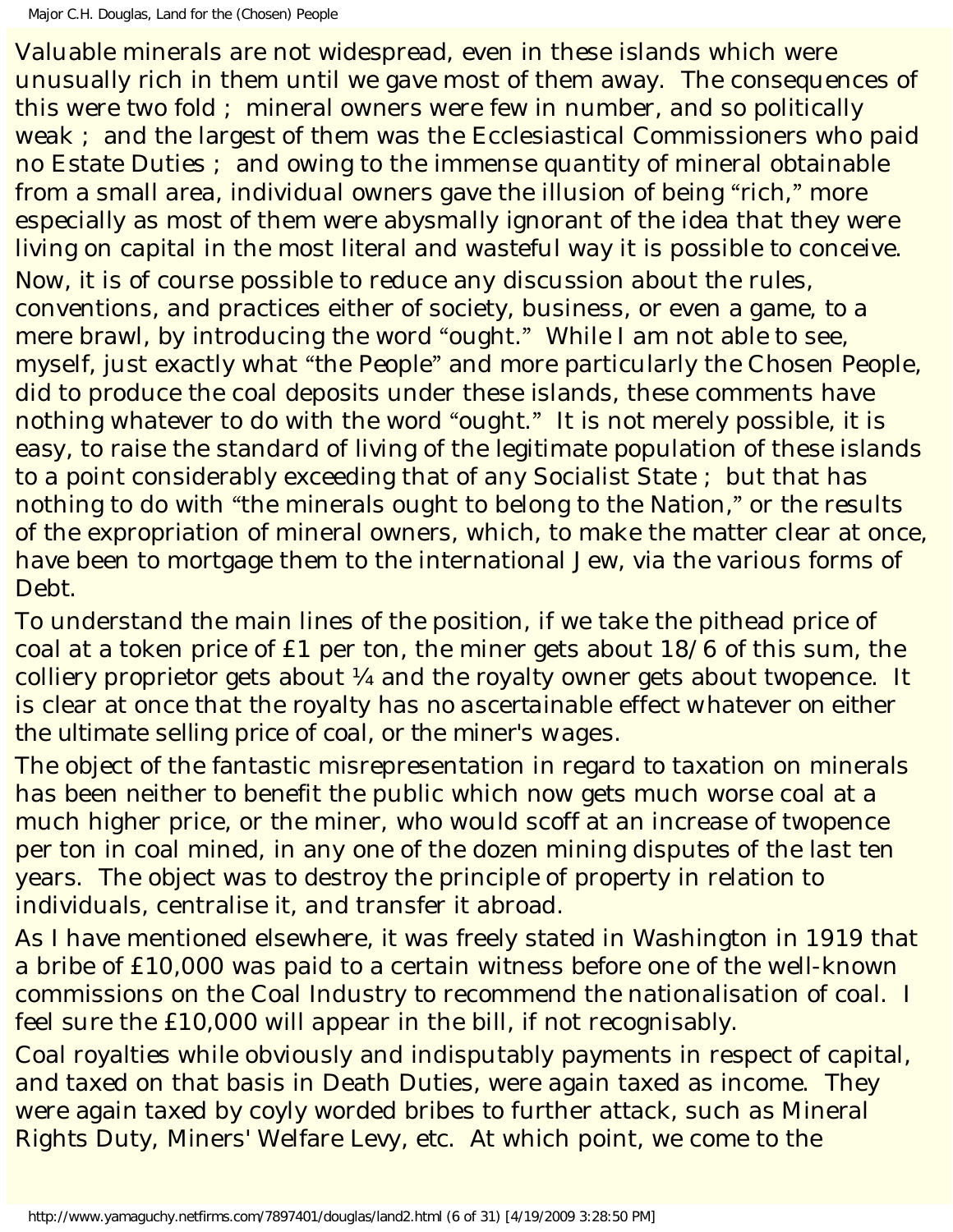interlocking with surface "ownership," and it may be becoming clear that whoever "owns" the land, the Big Idea in regard to it is that it shall be rented from the World Debt Holders.

#### IV

The "owner" of minerals had no choice whether they should or should not be worked. He was obliged to grant a lease to a Colliery, on demand and at practically its price, but the Colliery had complete freedom as to whether or not it would work them. It is true that in many cases the Lease contained a "minimum rent" clause, usually about £1 per acre, but this so-called "rent" was afterwards deducted from the royalties together with all bad coal, "faults," *etc*. In effect, for about twopence per ton, the colliery got control of all the coal without buying the surface and with the whole of the political responsibility and abuse directed against the "owner."

Now let us see what happens to the surface. In the first place, it becomes for a lengthy period unsaleable for building purposes, because of the danger of settlement, and this unsaleability causes a money loss probably greater than the total sums received, nett, for the royalties. In the second place, miners, very good fellows as they are, are not regarded with enthusiasm by farmers. They are inveterate trespassers and poachers ; destroy fences, leave open gates, and produce an easily recognisable "ragged" air to the countryside which is accentuated by the "planned" neatness of many modern colliery villages. The sulphur smoke from the pit chimneys hurts the crops. And of course, by the almost inevitable destruction of the amenities of the district, its general residential value becomes restricted to those connected with the working of minerals.

Notice that the "owner" has nothing whatever to do with this state of affairs. He merely pays the taxes, is pilloried by the miner as battening on the virtuous worker "who produces all wealth" and hasn't sufficient experience to realise that the "wealth" he produces goes mostly, as an American manufacturer recently put it, to provide a quart of milk a day for Hottentots. That is to say, it is exported practically free, and goes to swell the thousands of millions of pounds of capital which have been lost in the last fifty years.

Anyone who will give a little unbiassed consideration to the facts of Land Taxation and Legislation since, to go no further back, Mr. Lloyd George's Budget of 1908 must be driven to the conclusion that it has not been intended that "the Land" should prosper, *neither has it been intended that the land should be "nationalised*." Politically, it could have been, any time this past thirty years. While destroying every real right of property-rights without which the proper administration of land is impossible, the titular "ownership" has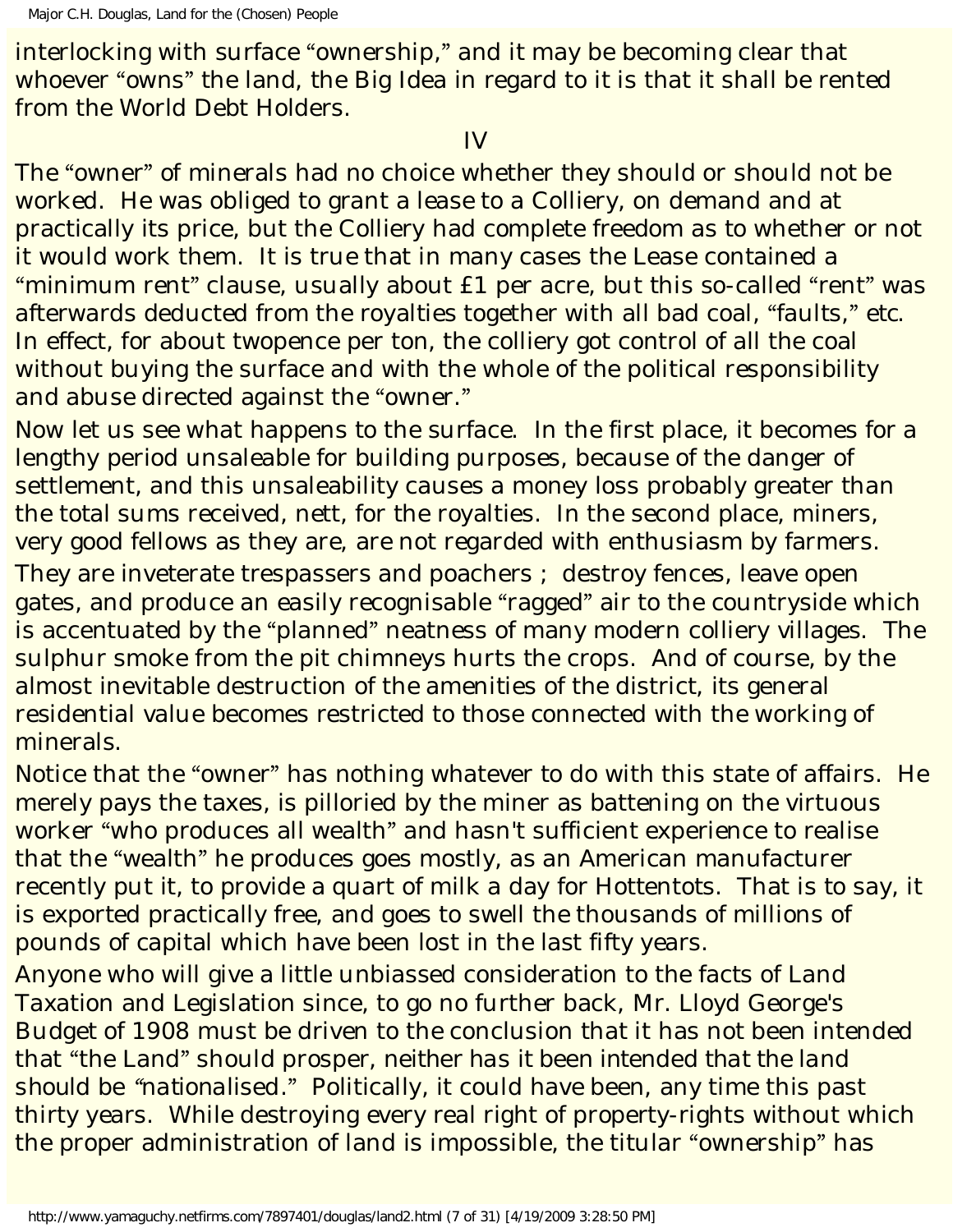been left in private hands so that the international bondholders might extract in taxation all the money possible, while the results of draining the countryside of liquid capital might be used to discredit the whole system of private property. A very pretty scheme.

While fundamentally, of course, the financial aspect of the matter ceases to be of importance with the sabotage of private "ownership," it may be noted in passing that International Bondholding is doomed on the day that "ownership" passes to the State and the State itself would hardly survive. The rent and maintenance charges which would have to be collected to pay the Bondholders, of whom individual War Loan holders form a small part, would then be so impossible that, the private "owner" having disappeared, the real malefactors would be easily recognisable—to quote that professional maker of phrases, Lord Baldwin, during the past half century, the Government, whatever we may mean by that, has "realised the ambition of the harlot throughout the ages—power without responsibility."

There is no room at all for difference of opinion as to the relative excellence of management by private ownership or by the bureaucracy by which it is being replaced. Leaving out of comparison such outstanding instances as the Buccleuch or Stanley Estates, there are still hundreds of small properties in which ownership is maintained by extraneous funds, which are immeasurably superior to the properties of Government Departments disposing of practically unlimited funds.

Was there then, no room for complaint about the system? I think that there was. And, for the moment, there is every evidence that, so far from its defects being rectified by State Management, they will be greatly magnified.

During the past few months every considerable newspaper has printed, in its correspondence columns, a large selection of letters on the profit motive, and I do not think that it is unfair to say that this correspondence has in the main fostered two very significant ideas. The first of these is that the profit motive is both bad and is confined to a restricted class from whom all the evils of society proceed. And the second of these is that the profit motive is either another name for a system of private property, or if not that, is inseparable from it. There is not, I think, even a substratum of truth in either of these ideas. They are an evident example of systematic perversion applied to popular psychology. One of the riddles current in our nursery days was "Why does a hen walk across the road?" to which a perfectly correct answer might have been returned "From the profit motive."

The moment that any human being performs a single action for any reason other than that provided by the profit motive, he is a certifiable lunatic. It is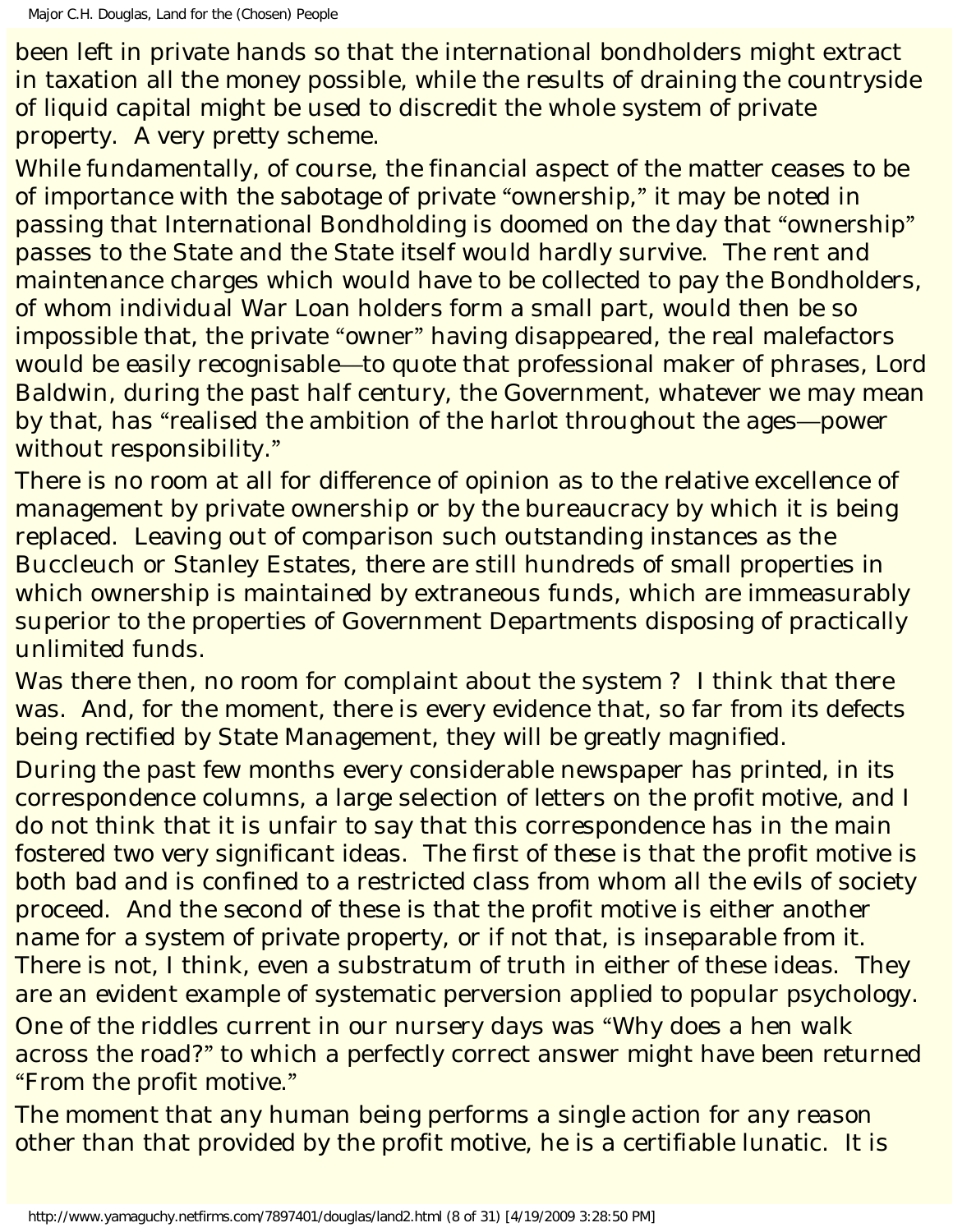simply a question of what is, in the mind of the individual, profitable to him, taking all the factors and consequences of the action into consideration. The Trades Union Movement is the biggest example of an organisation run purely for profit, for nothing else but profit, making nothing whatever and with sublime disregard for the profit of anyone not belonging to it, which this country can show. During the present war, the economic profit of every class of the community has been sacrificed to the over-riding claims of the Trades Unions, and it is an essential aspect of this situation that Trades Unionism is normally more concerned with internationalism, at least overtly, than any other allegedly national institution. And the declared policy of Trades Unionism is Socialism, which is another word for monopoly in land, labour, and capital. One of the remarkable features of the confiscatory taxation on land and private property of every description, is the tenacity with which individuals have held on to it in the face of the heaviest financial loss. To say that, in the main, for the past seventy-five years, landowners have been actuated by the determination to make a *financial* profit is simply another way of saying that landowners are all fools.

It may reasonably be asked why, if only lunatics act to their own disadvantage, anyone should want to "own" land. The answer to that is probably the key to the situation. A comparatively small number of individuals do want to own land as *distinguished from an income from land*, but those people can do things for and to the land which no bureaucracy can ever hope to do. And those people will not do it, if they are interfered with. Hundreds of farmers, and remember farming is only one aspect of the question, are throwing in their farms although, for the first time since the last phase of the international war, they are "making money."

What, then, was the genuine defect of the big estate system? Remember, the ruined country side is definitely the result of financial attack largely from alien sources. I think that the answer is evident to anyone who was familiar with the large estate. It was not primarily as a system of administering the land that it failed. It was that it gave too much power over the general lives of the individuals who worked on it.

Now this defect—and it was a serious defect—was not peculiar to landowning, and it is not less, but rather greater, in such large industrial settlements as those of the Ford interests in the United States, and the Port Sunlight "model villages" in this country.

Many of the American industrial organisations arrogate to themselves a right of supervision over the private lives and morals of their employees far exceeding that which would have been exercised by a British landowner at any time, or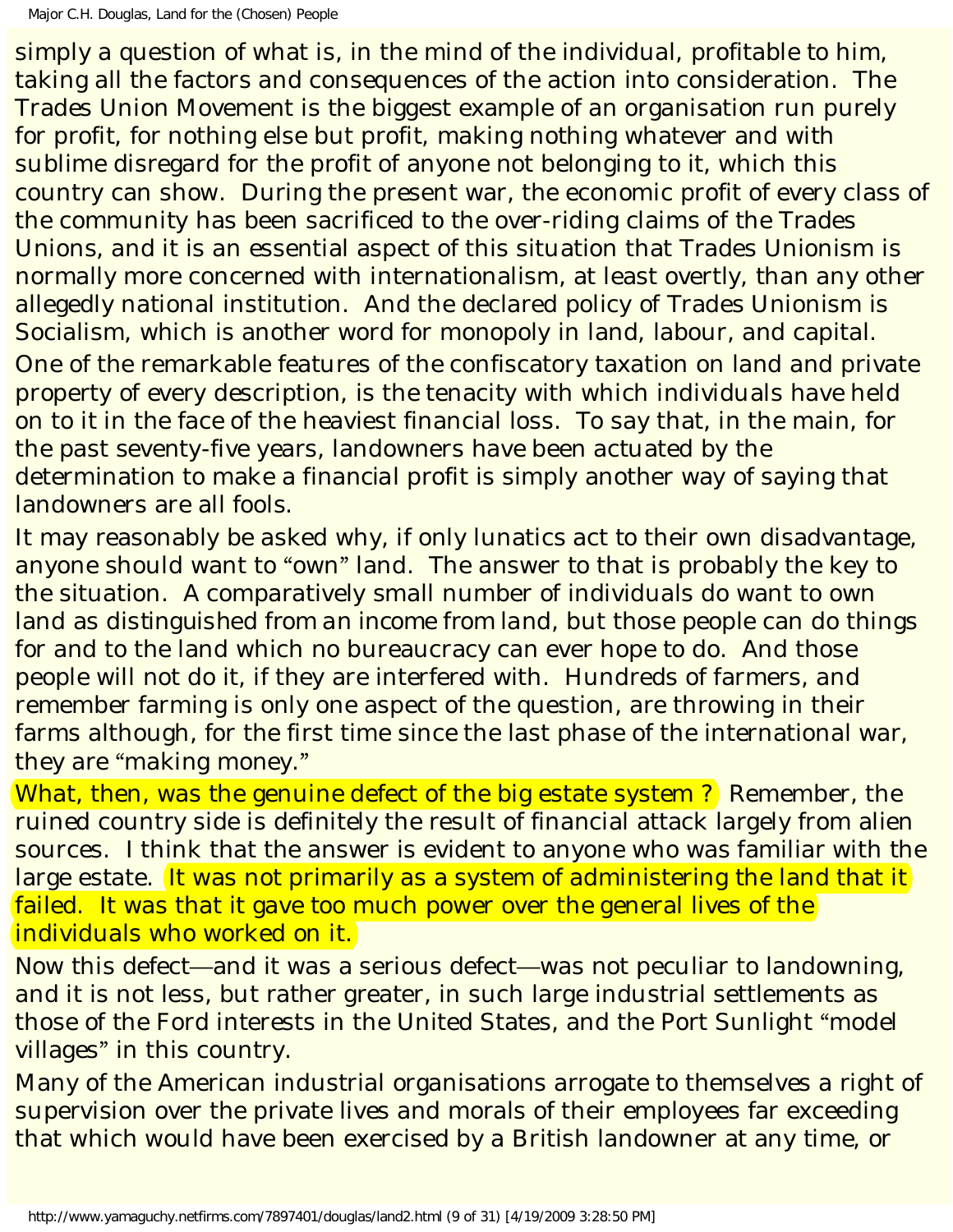tolerated by their tenants, and this is accompanied by a close knit organisation for card-indexing every applicant for employment, and penalising by unemployment and starvation anyone daring to rebel against the rules. But we do not hear of organised attack on these things.

Paradoxically enough, the very security of tenure enjoyed by tenants on large estates tended to increase their dependence on the landlord. Many of them were rooted in the soil to at least as great an extent as the titular owner of it. They were specialists and they instinctively recognised that transplanting was a serious, perhaps a fatal thing to them. When the landlord was equally stable in his tenure, the despotism was not so much felt since tradition limited it. But when estates began to change hands by purchase, in many cases coming into the possession of men with no knowledge of, or feeling for, the land, but an exaggerated idea of their own importance, the despotism tended to change from what was in the main, a benevolent, while rather mediaeval overlordship, to an irrational tyranny. To take a simple instance, fox-hunting. I need, perhaps, hardly say that the point I should like to make has nothing to do with the ethics, or otherwise, of fox-hunting as a sport. The Meet of Foxhounds of John Peel's era was a neighbourly affair, comprising two or three squires and their families, and perhaps twice that number of yeoman and tenant farmers. All of them knew every inch of the land, rode carefully over it, and did negligible damage which was jointly repaired. But as the City men began to take to hunting by the process of sending a subscription to packs which were too expensive to be kept by one man, the whole atmosphere changed. Hundreds of strangers mounted on horses brought in by train, ridden by people who knew little of the country, and cared less, galloped over the land leaving a trail of damage which was a serious nuisance, to put it no higher, to the tenant farmer, who was no longer welcomed, or in fact able to hunt himself in the expensive company of the larger Hunt. But protest was not healthy—it didn't pay. During the last hundred years, the position of Agent, or, in Scotland, Factor, has become of increasing importance in considering the administration of land. The Agent represents a definite step in the transition from personal to "office management." In considering it, it is important not to overlook the fact, that, particularly in Scotland, there are certain families, exclusively connected by long association with large landowners, who are just as hereditary as the owner. There is one family, whose name will be familiar to any Scottish farmer ; whose estate management is by common consent as near perfection as an imperfect world will permit. But it should be particularly noted that the hereditary, personal touch is merely split into decision on main questions of policy, which are reserved for the attention of the proprietor, and routine administration, which is the field of the Factor. It is poles apart from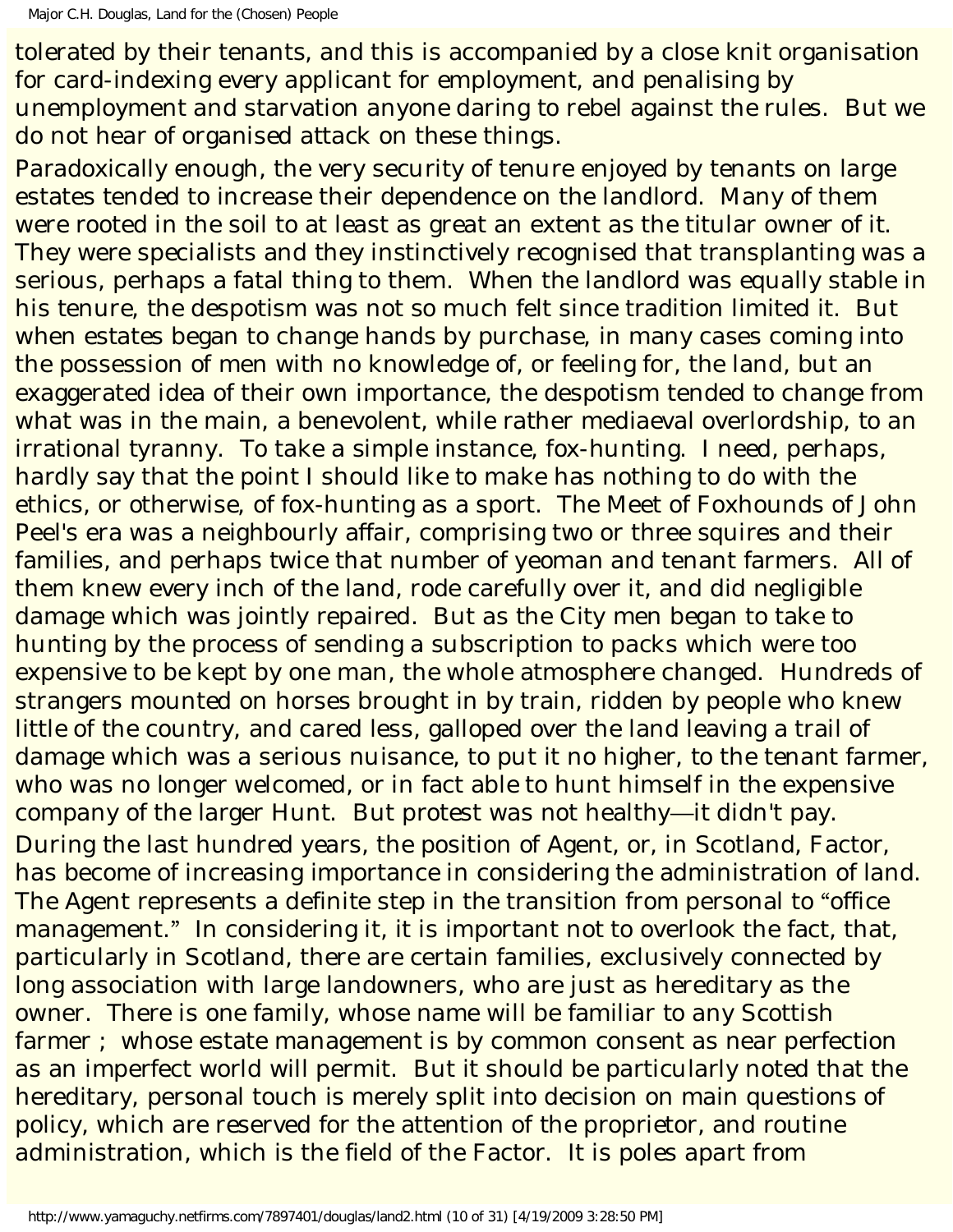Bureaucracy.

To say that an estate is managed by an Agent may mean, however, several fundamentally different systems. The resident Agent, or Factor, directly responsible to an owner *who is not so mortgaged to some financial institution that he has no freedom of action*, is one thing. Management by a Firm of Estate Agents acting for several owners is quite another, and begins to approximate to bureaucratic management—so much so, that in fact it is not infrequently a branch of the business of country solicitors. Where, as in perhaps the majority of cases in Scotland, the so-called proprietor is hopelessly in debt to a bank or an insurance company, the Agent is in fact concerned neither with the interests of the land, the proprietor, nor the tenants, except in so far as they maintain the security behind the debts, and ensure the due collection of the interest. He is frequently resident in the bank itself. To apply the term "private ownership and management" to this state of affairs, is nonsense.

The essential point to grasp is, I think, this. The possession of legal title to land, and the drawing of rents from it is an entirely separate question from the merits or other wise of the control and administration of land by genuine private ownership, which does not necessarily involve residence but does imply knowledge and initiative.

In regard to the first, it is merely necessary to repeat that land does not either grow or exude money. It would be quite possible, and indeed is rapidly becoming an accomplished fact, that the legal title of the landowner is bought at bargain prices by camouflaged bank credits so that the institutions are in a position to nominate the titular owners as well as to control the administration. In itself, this solves little or nothing—certainly not the question of State *versus* private *control*.

At bottom, there is little doubt that there are two irreconcilable ideas in conflict. The first of these is that the world in which we live is an organism and that men and animals have intricate relationships with the earth—not amorphous but specific and infinitely varied, which can only be disregarded at the peril both of men and the earth they live on. I do not mean in the least by this that a universal back to the land movement is either necessary or even desirable, but I do think that the idea that the earth is merely something to be exploited and "lived on" is quite fatal.

The second and antithetic idea, is that the world is merely the raw material for a factory, that the nearer agriculture approximates to Mr. Ford's conveyor-belt principles, and towns emulate Stalingrad, the better we shall be. I do not think I am unduly squeamish, but I have to plead guilty to a wave of real nausea at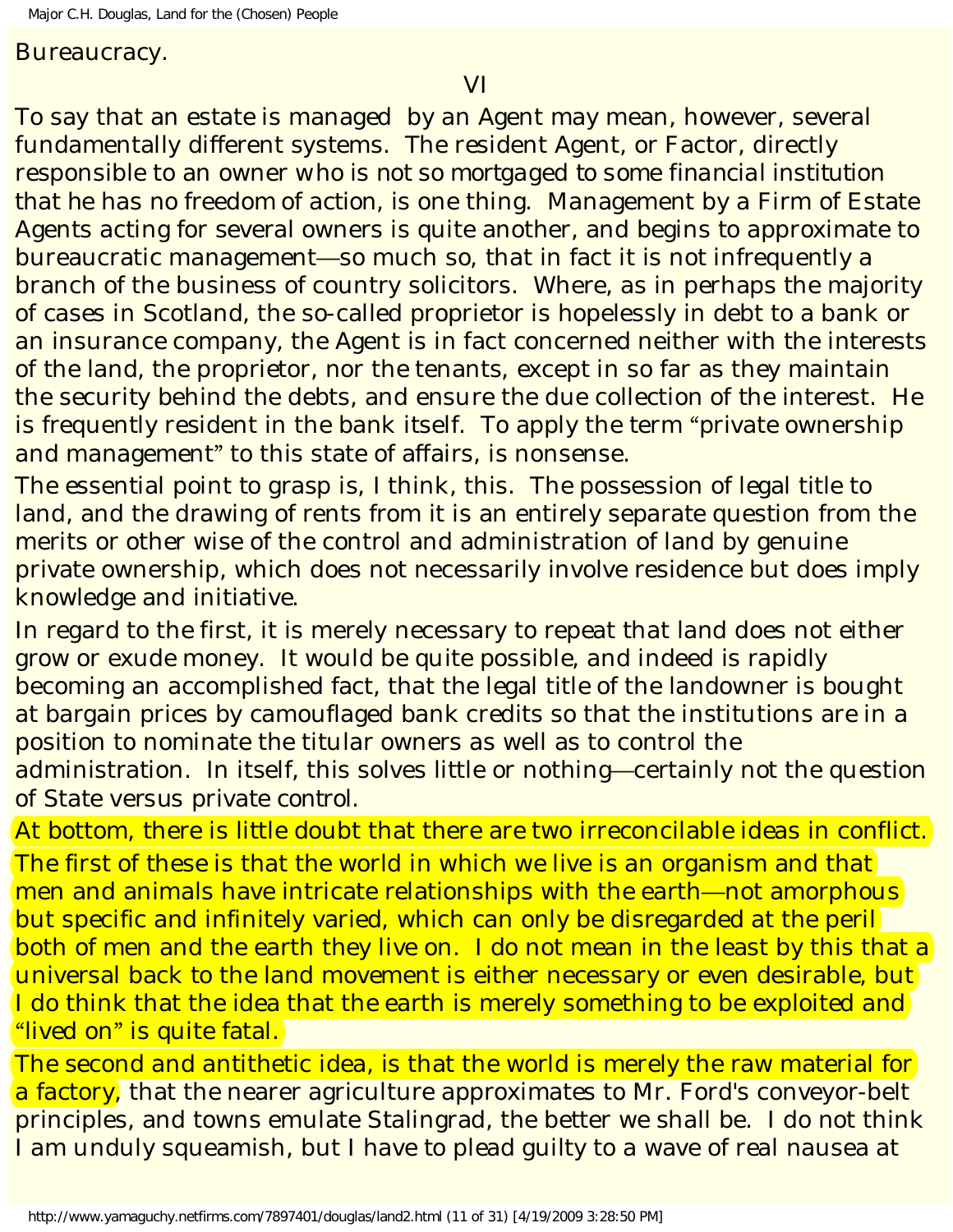the description, as progress, of egg factories in which hundreds or thousands of hens are kept under electric light from birth to death, confined in little boxes, never allowed out, laying eggs. I don't want to eat those eggs, and I have a strong conviction that they are not good to eat, whatever their superficial taste may be. The idea—the Encyclopaedist idea—that everything can be put into a nice watertight compartment, and card indexed, is the philosophy of a frozen Hell.

It is this unresolved antithesis which makes the Planners so dangerous. No one with ordinary intelligence would contend that, when you are quite sure that you want to go from London to Leeds, you should not "plan" your journey, within certain well defined limits. But if all you know is that you want to go from London to a health resort, you are very foolish if you allow the Leeds Association of Boarding House Keepers to say that Leeds is the only health resort, and anyway, they are going to take off all the trains to anywhere else. Before the land question is capable of any "solution" which will not make things worse, if possible, than they have been made by the activities of the wreckers, certain sedulously propagated theories simply must be cleared out of the way. The first, of course, is that it is the business of the Government to "put the people to work." Perhaps the shortest way in which to deal with this is to say that, *if the facts of the case require that an individual must work before it is possible for him to obtain those things of which he has the need or desire, then he shall in no case be prevented from working by artificial restrictions. But if, without injury to others, he can be provided with these things without working, the fact that he has not worked for them shall be recognised as a matter of no consequence whatever*.

Now I consider that this question is so important that I should regard as perhaps the most hopeful event of the last few years the obvious breakdown of what is known as the Means Test. The issue of purchasing power to a limited minimum, *tout court*, immediately frees nearly every social question, including the land question, from the devastating misdirection involved in claiming "the right to work," not because you want to work, but because you must be paid. At one sweep, it clears away hundreds of thousands of people who would not know what to do with land if they really controlled it. And I think that it enables us to see dimly that the curious atmosphere of scarcity, with which, in common with everything else, the land question has been surrounded, is, or could be a delusion also. It might be useful to recall that Mr., now fittingly, Lord Keynes predicted that owing to the disappearance of Russian wheat from the European market, wheat would rise to £5 per quarter and would be practically unobtainable, the event being that there was so much surplus wheat in Canada and the Argentine that it was burnt for fuel and the growers were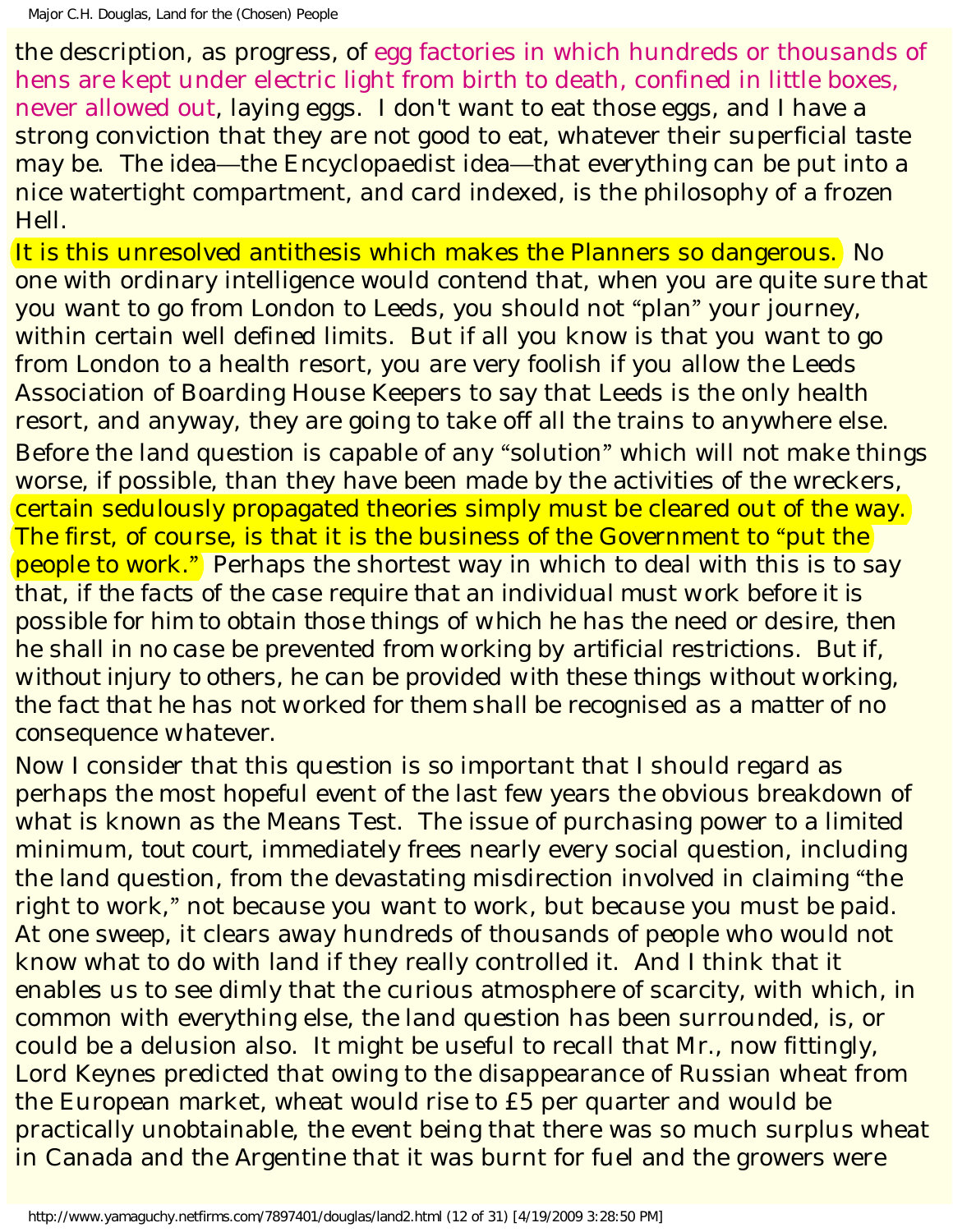financially ruined by the fall, to the lowest on record, of the price. But we shall not get very far by the naive method of dividing the area of the land by the number of the population.

#### VII

## "*A Servant when he Ruleth*—"

If I were asked to specify the most disastrous feature with which the world in general, and this country in particular, is threatened, I should reply "The rule of the *Organised* Functional Expert—the engineer, the architect and the chemist, amongst others." As I am an engineer and retain the most wholehearted affection for engineering, I may perhaps be credited with objectivity in this matter.

When a nation has declared war, it has finished with policy, because war is a function whether we consider it to be natural or a malignant disease. It is, *par excellence*, the rule of a function, its experts, and their organisations. Under cover of this obvious fact, a spate of other experts is being let loose on us, with their Reports—the Uthwatt Report, the Scott Report, the Cooper Report on Hydro-Electric Development in Scotland, the Report of the County and Municipal Engineers' Institution, and so on. Every one of these Reports conflicts with the functional Rule of War, and each, without exception, deals with Land Policy without giving any indication that the very fact that their authors are reporting as experts automatically discredits them as politicians, using this word in the sense in which it ought to be, but generally is not, understood. It is curious, also, that the Henry Georgeites, the Land Taxers, are furiously active just now also.

Let us be specific. The Municipal and County Engineers' Report "assumes that the policy of high-speed motor roads with link to the Continent" will be adopted in Britain (not Great Britain). Yes ? Who authorised that assumption ? Not, by any chance, the Society of Motor Manufacturers and Traders ? The Report remarks, "Public control of land is essential, even though it may interfere with the full enjoyment of private ownership." What the Municipal and County Engineers *as an organisation* mean by Public control of land is more and bigger staffs of Municipal and County Engineers to play about with the land to the detriment, as they boldly put it, of private, *i.e*., non-functional, enjoyment. Now I hope the Municipal and County Engineers won't take it too much to heart, but my opinion of their competence to deal with matters of policy is very similar to my opinion of, say, the competence of Mr. H.G. Wells to make blueprints of a new universe. Their expression of what is desirable in regard to private enjoyment is an impertinence and I hope that large numbers of private individuals will write to them and say so. When *orders* come to them from a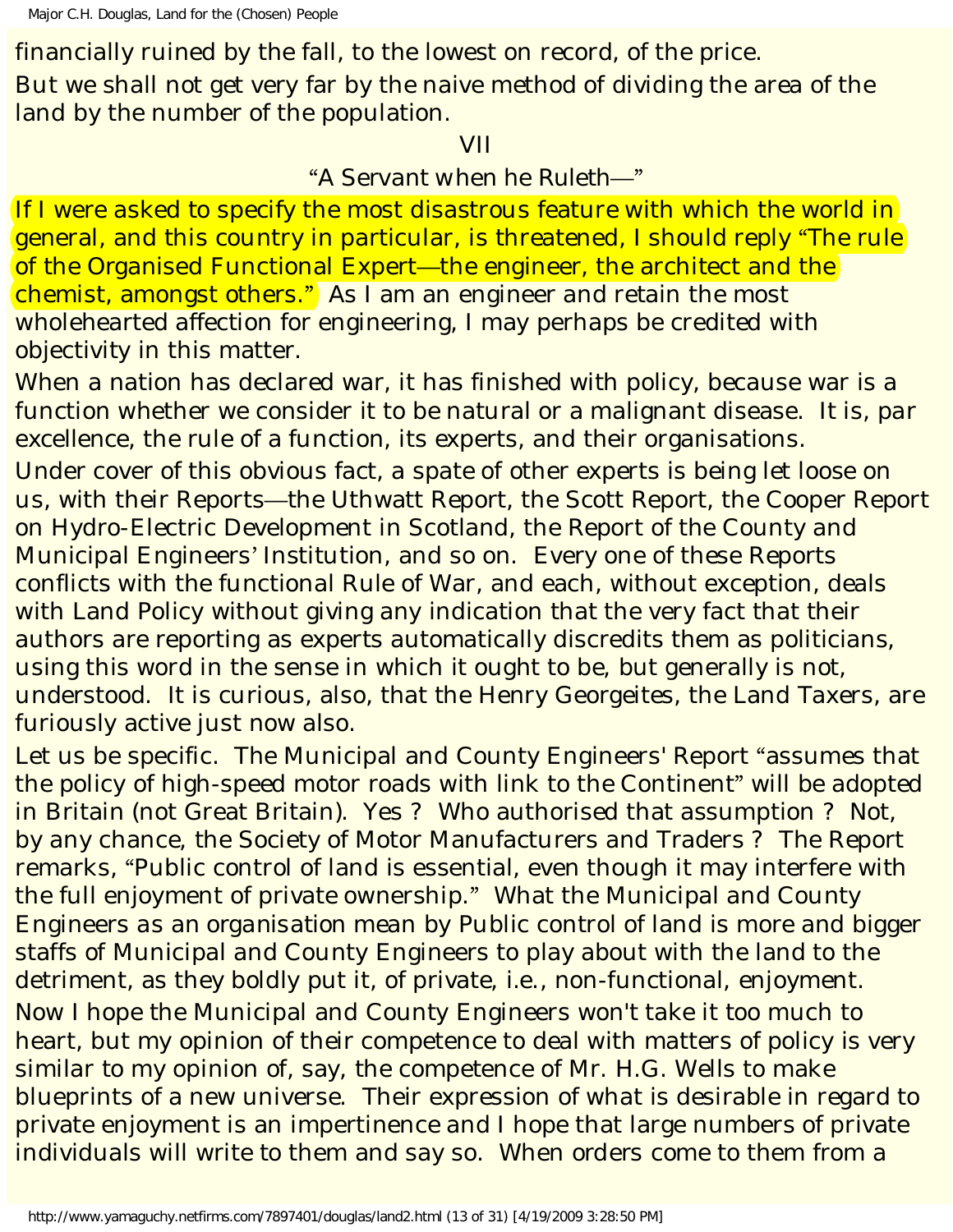"competent" source (not an abstraction such as "The Public"), I have no doubt that they will carry them out with ability and discretion, but at the moment they're a bit above themselves.

Immediately after the close of the 1914-18 phase of this war, one of the most expensive roads in Great Britain (no doubt authorised under cover of war) was built over the Pass of Glencoe. It is no doubt pure coincidence that this road connects Glasgow and the South with the Hydro-Electric Works of the British Aluminium Company, … .

However this may be, I have never met a private individual unconnected with aluminium who did not regard this road, built at enormous public expense, as a first-class calamity.

And we are threatened with others.

Now it should be noticed that this curious viciousness of *e.g*., Engineering *Institutions*, is not the outcome of engineering training, and is contradicted by the pronouncements and protests of many engineers everywhere. I should place the recent speeches in the House of Commons of Mr. Austin Hopkinson, M.P., who is an engineer, and comes of a family predominantly of engineers, as easily the most competent Parliamentary attack on these exhibitions of the tendency of Institutions to pervert science to the politics of dialectical materialism.

That they were not reported at any length in the so-called national (really international) Press merely indicates the vested interests the national Press now exists to serve. I am pleased to know that the activities of this journal and its affiliations have given these speeches a much wider public, both in this country and the Dominions, than would normally have been the case had they been decently reported in the daily newspapers.

What we are witnessing is, of course, the manufacture of a spurious public opinion based on the well-known principle that there's nothing like leather. Give a Manufacturers' Association something upon which to report and it can be relied on to report that what is needed is manufacturing.

And all these associations, with engaging simplicity, express the opinion that "public," by which is meant "association," ownership of land is the only way to overcome the opposition to more and more leather.

If individual, private ownership and control had no other virtues, the fact that it is felt to be an obstacle to factory building ought to make us cautious in considering attacks upon it.

**VIII** 

In *Freedom and Planning*, the document issued in 1931 by Mr. Israel Moses Sieff's organisation, P.E.P., which appears to have supplanted the Government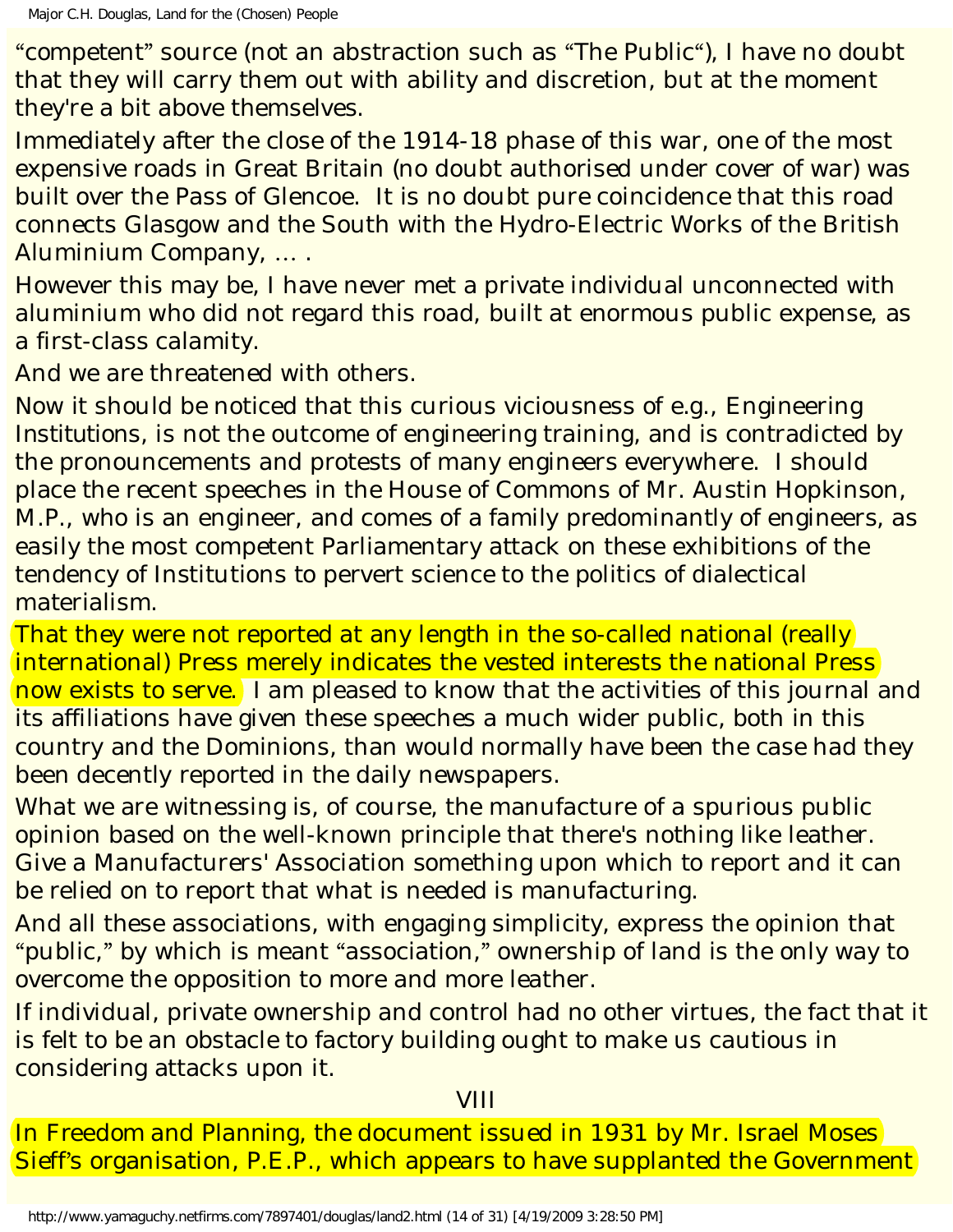of Great Britain, just as the "New Deal" appropriated the American Government, through what Lord Hewart called 'administrative lawlessness,' the following illuminating passages may be found :—

The Farmer : "The development of an organised system will lead to a profound modification of the traditional individualism of outlook of the dairy farmer." "Whether we like it or not, the individual farmer will be *forced by events* [our italics] to *submit* to far-reaching changes of outlook and methods." (It may be remembered that the Russian farmer who was 'planned' did not like it, and was 'liquidated' in millions by Mr. Sieff's co-racialists.)

The Landowner : "Planned economy .... must clearly involve drastic inroads upon the *rights* [our italics] of *individual* ownership of land." "This is not to say that land nationalisation *in the ordinary sense of the term* [our italics] is either necessary or desirable. Far from it. Nothing would be gained [by whom?] by substituting the State as Landlord. What is required .... is transfer of *ownership* of large blocks of land, not necessarily of all the land of the country, but certainly a large part of it, into the hands of the proposed Statutory Bodies and Public Utility Bodies and of the Land Trusts.

"It would be possible further, in a number of cases [the Chosen People] to leave management undisturbed, together with the enjoyment of the amenities which at present go with ownership, subject to the transfer of title to the Corporations or Trusts."

The full beauty of these proposals only becomes revealed as they are carefully examined and thoroughly understood.

The first point to notice is that the *rights of ownership* are expressly mentioned and are not abrogated, they are transferred. To anyone who has taken the small amount of trouble necessary to penetrate the conjuring trick of "Public" ownership, it is obvious that the powers will be transferred to anonymous bondholders, who will exercise them through bureaucrats, whose advancement will depend on their alacrity in anticipating the wishes of their masters.

But "nationalisation" is recognised as an awkward threat to grinding taxation, so that "Public Bodies" and "Land Trusts" (Forestry Commissions, National Trusts and out-and-out Land Companies) are to be interposed. A writer in a popular Sunday newspaper, writing of the acquisition of a large block of land by the National Trust, began the article by the words "Hundreds of thousands of people in this country do not realise that they are large landowners." Now, isn't that odd ?

It is a safe rule in assessing the true objective of the "Planners' " measures to examine the arrangements made in forming the thirty-seven Central Banks which have been constituted since 1918. These, of course, are an integral and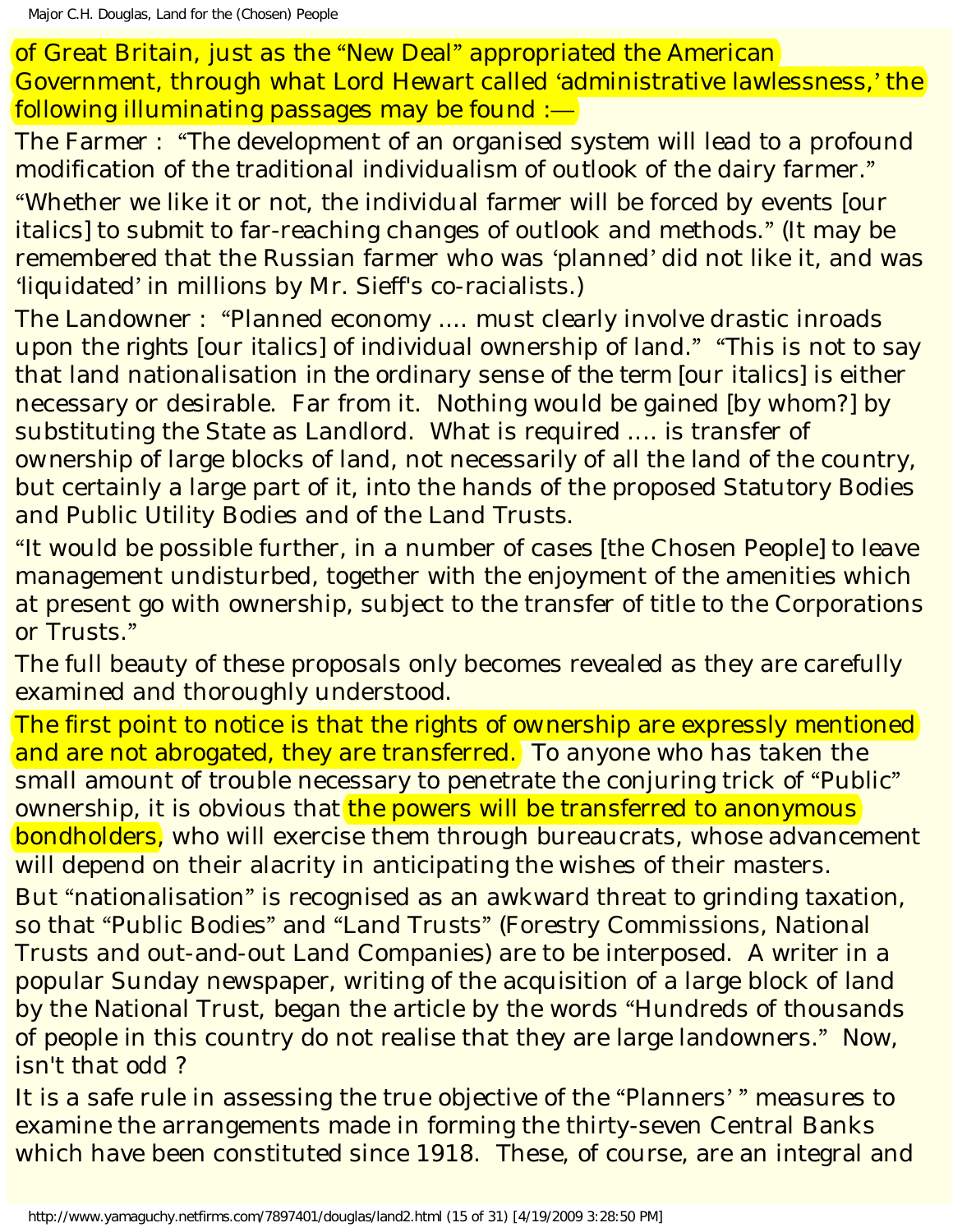primary Stage in the more open "Planning" now in progress, and were formed with a clear relationship to a resumption of hostilities which would form the cover for the consummation of the World State.

The first point to notice is that, from the Bank of International Settlements to the smallest South American Republic, these banks are granted Extraterritoriality.

Whether the Bank of "England" is *de jure* extra-territorial I do not know. But the answers given to questions in regard to it, in the House of Commons, make it quite plain that it is *de facto* extra-territorial.

The same idea can be seen in operation all the way through this "World Plan" to organise institutions of overwhelming power, operated by officials themselves having no power of initiative, bound by Precedent and Regulation. Then you control the King's Regulations, and there you are—on paper. You have disfranchised everyone.

IX

The subject of industrial sabotage—the destruction of valuable material, goods, and products—has received much attention during the past twenty-five years, and its place in current political economy is both well known and reasonably well understood by students of that alleged science.

But there are certain curious aspects of generalised sabotage which have an important bearing on the land question, and I am doubtful whether their nature is at all widely recognised. I refer to the mass slaughter of animals, not for food, but in accord with some prevalent, and quite probably evanescent, theory. To illustrate the peculiar characteristics of this organised life-sabotage, which runs parallel to the human sabotage of mechanised war, it is instructive to take, out of many, three instances which I have chosen consciously as presenting at first sight a good case for the saboteurs, if we accept the present civilisation as a basis of policy. These are (1) Rabbit extermination ; (2) Red (Highland) Deer destruction ; (3) The slaughter of immense numbers of valuable cattle on the appearance of a small number of cases of foot-and-mouth disease.

I can imagine many people whose knowledge of the country is either theoretical, or wholly financial, observing at once that anyone who will defend the wild rabbit must be merely perverse. Perhaps ; there are odd features about this wild rabbit business, however. The first of these is that, like the red deer, the rabbit is indigenous to these islands. Until the Ground Game Act of 1880, which is popularly supposed to have caused the death by apoplexy of a large number of sporting squires, I do not think that the rabbit figured in history or legislation other than as game to be reserved for the landowner. The point I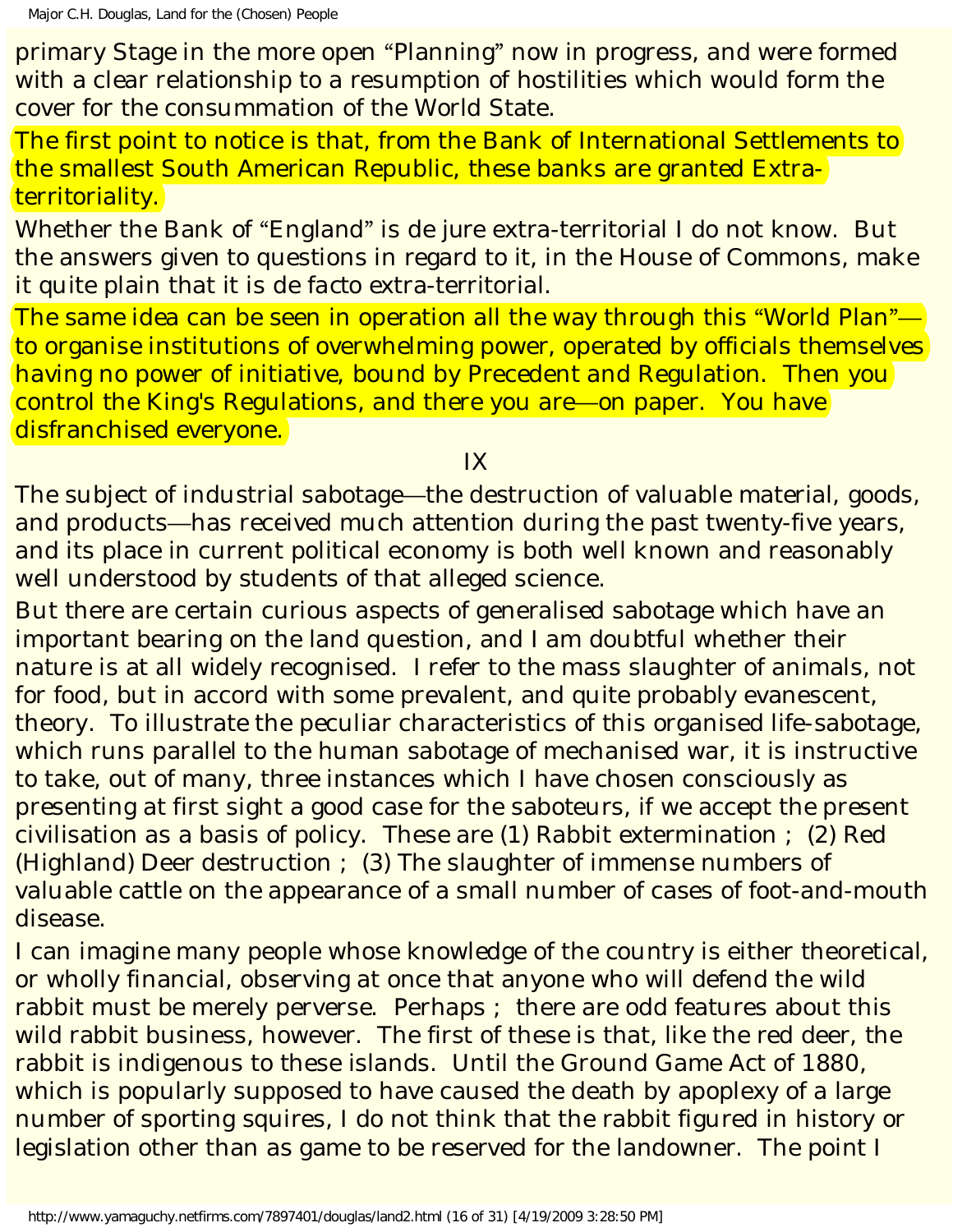have in mind is that, although far fewer persons had the right to destroy rabbits and the penalties for the destruction of them by unauthorised persons were incredibly severe and barbaric (suggesting that they were highly valued), there is no record, so far as I am aware, that they were a special nuisance, or that they increased unduly—rather a remarkable fact in view of the prolific breeding rate of the rabbit.

"But, my dear fellow," observes Mr. Pink-Geranium; O.B.E., (né Rosenblum) of Whitehall, "what has all that got to do with it? Don't you know that rabbits are destructive to crops ? I have here a report (sponsored by a really *international*, my dear fellow, chemical combine, which makes cyanide for exterminating rabbits and human beings) which puts the matter beyond doubt." To this the obvious reply is that all the rabbits in Christendom have not destroyed as much food in a century as Mr. Pink-Geranium and his London-School-of-Economics policies have destroyed in the last ten years, and that if these policies are to prevail, why not let the rabbits save the trouble of sowing, reaping, storing, and then burning the millions of bushels of wheat Mr. Pink-Geranium won't let anyone buy ? To pretend that the rabbit eats only crops, and has no contra-account, is typical.

There is, of course, the alternative of cyaniding Mr. Pink-Geranium.

The red-deer racket is even more confusing. Most of the propaganda in connection with it seems to be emitted by the London Scottish domiciled in the wild fastnesses of St. John's Wood. For some time the public, which mostly believes that a deer-forest is an impenetrable thicket of valuable hardwoods, was sprayed with complaints as to the number of sheep which weren't grazed in Scotland because of the deer whose only excuse was to provide blood-sports for the effete rich. (The complaint of owners of deer forests for many years has been that they have to employ paid hunters, because so many people who like stalking, dislike shooting.) Not one, but several, landowners offered to give large tracts of deer-land to nominees of the agitators, on the single condition that they would pay the taxes, and farm the land. Not a single acceptance was obtained. Then, at the expense of the general public, not of the agitators, several thousand sheep were placed by "Public Bodies" on deer forests expropriated by taxation. Most of the sheep died—at public expense. It has been demonstrated that, at high levels, even if it is only a question of weight of animal food grown, deer are more productive than sheep.

But the subject becomes more involved the further you look into it. Not only is the human population of Scotland decreasing (by nearly one per cent. in the last census decade) but it is becoming overwhelmingly an urban population, nearly a quarter of it being comprised in one city—Glasgow.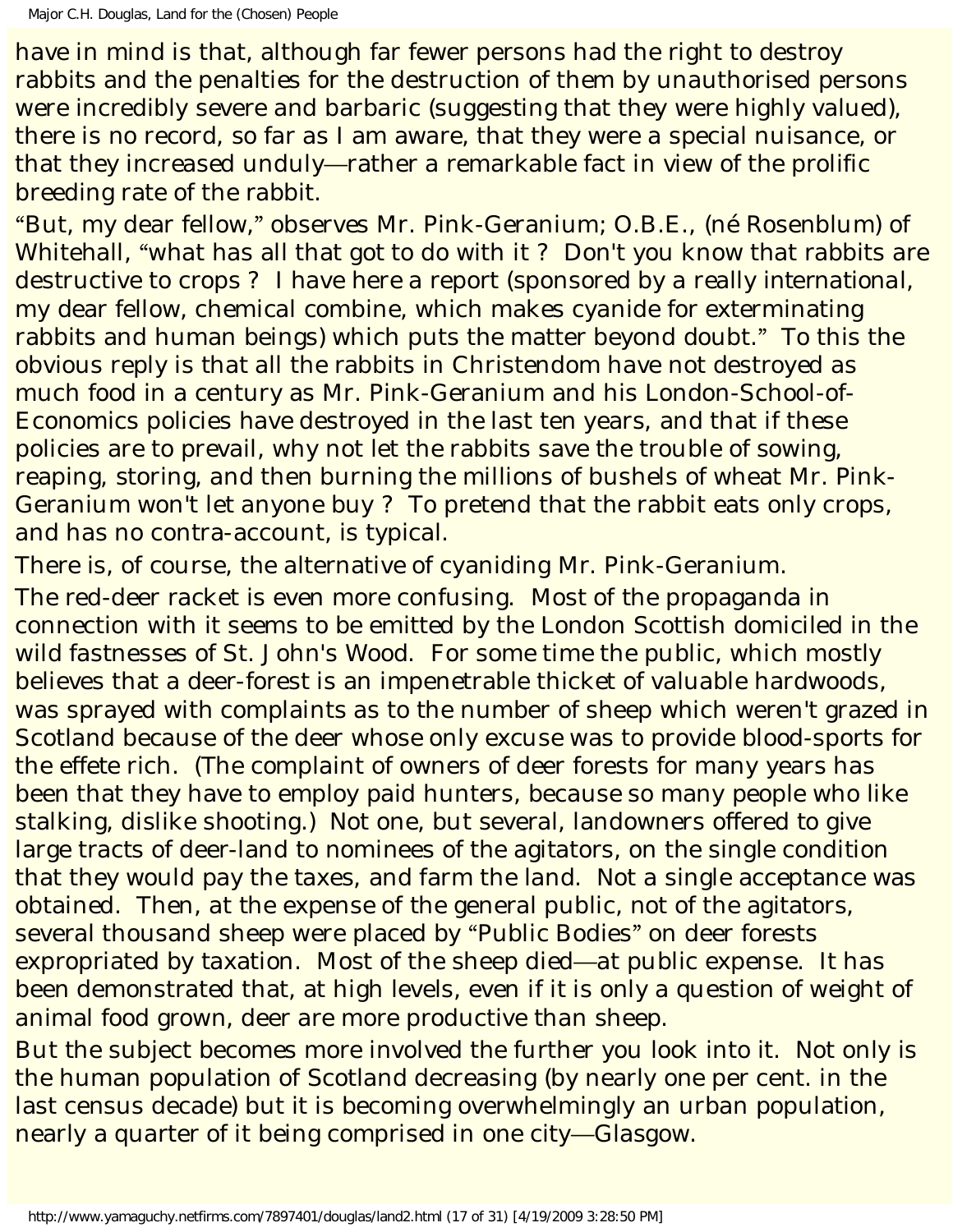As an obvious consequence (even if no other factors were involved, which is far from being the case) there are fewer families to work even existing workable land. What is the argument, then ? Are the deer on the high lands driving the population into the towns and even out of the country ? Is there any evidence whatever (more especially since the spectacular failure of forced evacuation) that even if given free land, any considerable proportion of the urban population would, or could, work the high tops ? If so, I have not heard of it. Can it be that the red-deer is the very symbol of freedom, and so, hateful to Mr. Pink-Geranium ? Perhaps I may disclaim, at this juncture, any intention or desire to pose as an agricultural expert, in the sense that, I have no doubt, Lord Lymington or Lord Northbourne are agricultural experts. But I am very doubtful whether the politics of land has any connection with that kind of *expertise*, or I should leave it with them.

So long as it is clear to anyone of ordinary common sense that the outstanding intention of the present time is not scientifically organised production, but scientifically organised destruction, nothing will convince me that much real unavoidable scarcity exists, or that any improvement of either productive process or organisation is the primary necessity.

You do not cure sabotage by more sabotage, and better technique in the employment of bad intention simply involves bigger and better sabotage. Our problem is better *effective* intention.

I do not believe that Mr. Pink-Geranium, O.B.E., his clan, and his Fabian friends, really care two debased kopecks about the land, but it is something with which to confuse the issues. If they did care, they would have had a land of their own, long ago. But they recognise that land, the money system, and the police are the raw material of control, and control they are determined to have. They also recognise that a majority is always ruled by a minority, and it is therefore essential that the legal title to these things shall be taken from a minority and vested in a majority—the "Public."

The heavy-handed, crude, mass methods of a Government Department are wholly unsuited to land administration. But they can, and do, sabotage humanised management.

X

A few weeks ago, one of the most famous herds of Pedigree Shorthorn cattle in the world, domiciled in the South of Scotland, developed some cases of Footand-Mouth disease. Money values really mean very little in connection with unique specimens, but the herd was conservatively valued at about £20,000. It had been formed by an owner who was an acknowledged authority. His whole life's work and interest was bound up with his cattle.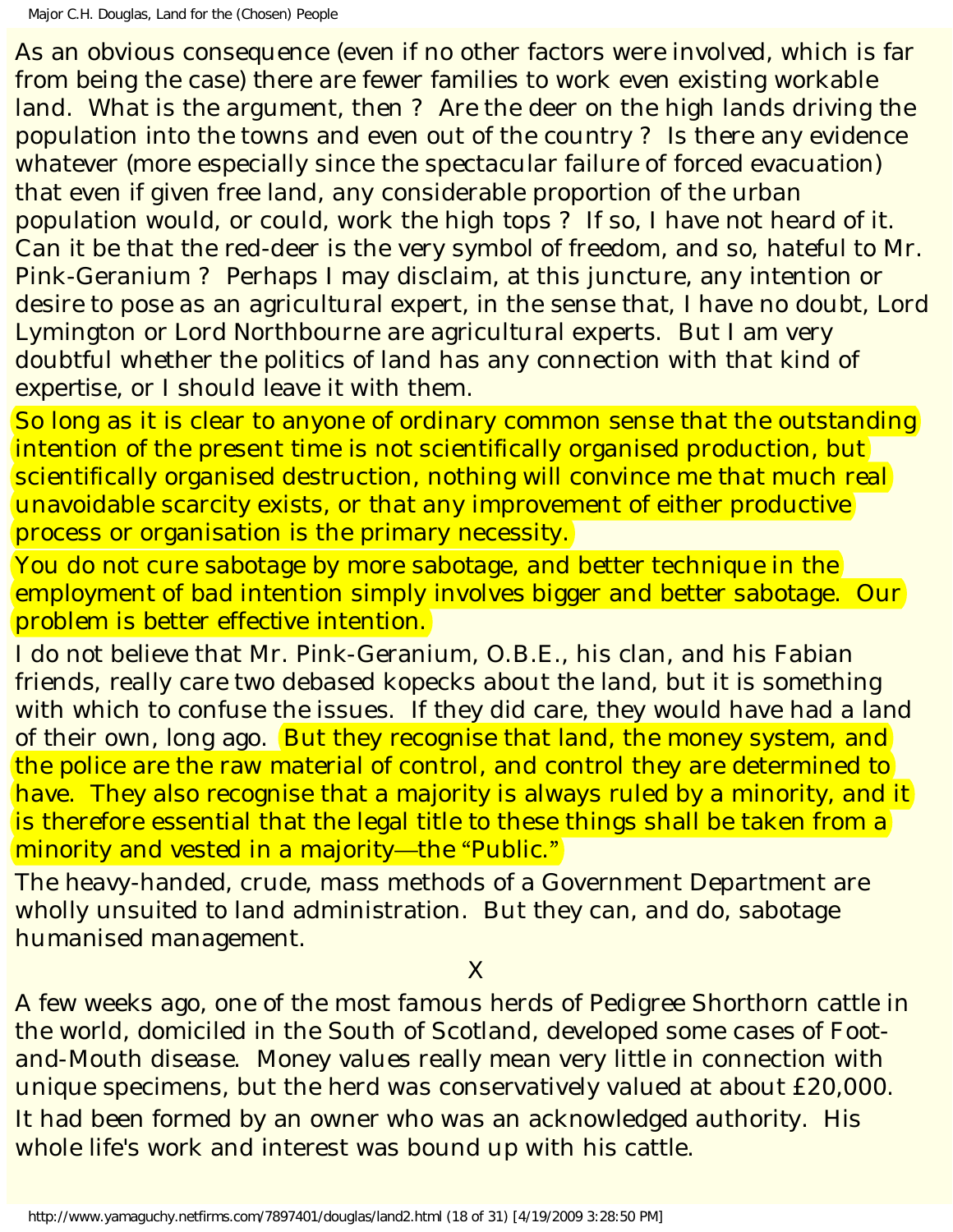Every possible argument was brought to bear upon the Board of Agriculture, without effect. Every animal, sick or well, was slaughtered. The owner died of a broken heart a few days later.

Although comment was stifled, it was not wholly prevented, and several disinterested persons with cognate experience obtained publicity for the expression of grave doubts as to the justification for this rigid policy. One lady, a member of a family with a long hereditary experience of cattle breeding, but with no interest to serve but that of farmers, claimed, not only to have a cure, but to have demonstrated it beyond any possibility of refutation. The Ministry of Agriculture was not even interested, and refused reasonable facilities for a redemonstration. It will be remembered that the Duke of Westminster expressed disbelief in the official policy some time ago, and as a large landowner in probably the most famous dairy county, Cheshire, he was doubtless drawing upon first class information.

There is in this policy evidence of that soulless crudity which many people have come to recognise in Marxian ideology. If it were justified by results, it would still be suspect as containing the seed of further trouble. But it is grossly ineffective. Information as to the number of head of cattle in the United Kingdom in 1942 is not available to me. It seems highly probable that it is far less than at the beginning of the war. But the outbreaks of foot-and-mouth were 99 in 1939 ; 160 in 1940 ; 264 in 1941 ; and 670, or nearly seven times as many, in 1942. The number of cattle slaughtered under the Order was 12,029 in 1939 ; 19,058 in 1940 ; 27,128 in 1941; and 56,515 in 1942. Comment would appear to be superfluous.

Many persons who have taken up this matter do not hesitate to give their opinion on it. They say that there is some vested interest involved. In the sense in which this is usually meant, I can offer no special view, since I am not closely in touch with the problem. But I should, *a priori*, be much more inclined to regard it as the policy of a philosophy. Israel Zangwill, the Zionist leader, was profoundly right, and was no doubt speaking from inner information, when he said at the "Hands off Russia" Meeting at the Albert Hall on February 8, 1919 :—"The British Government is only Bolshevism in embryo, and Bolshevism is only Socialism in a hurry." It does not require much imagination to see that the type of mind which regards mass slaughter of cattle as the least troublesome way in which to deal with a curable disease is the same type of mind which regards the mass liquidation of millions of Russian farmers as the easiest way to stamp out opposition to collective farming. I hope no reader of these lines will miss the implication of them.

Perhaps at this point I may be permitted to emphasise once again the evident collapse of the episodic view of events. Our sense of realities has become so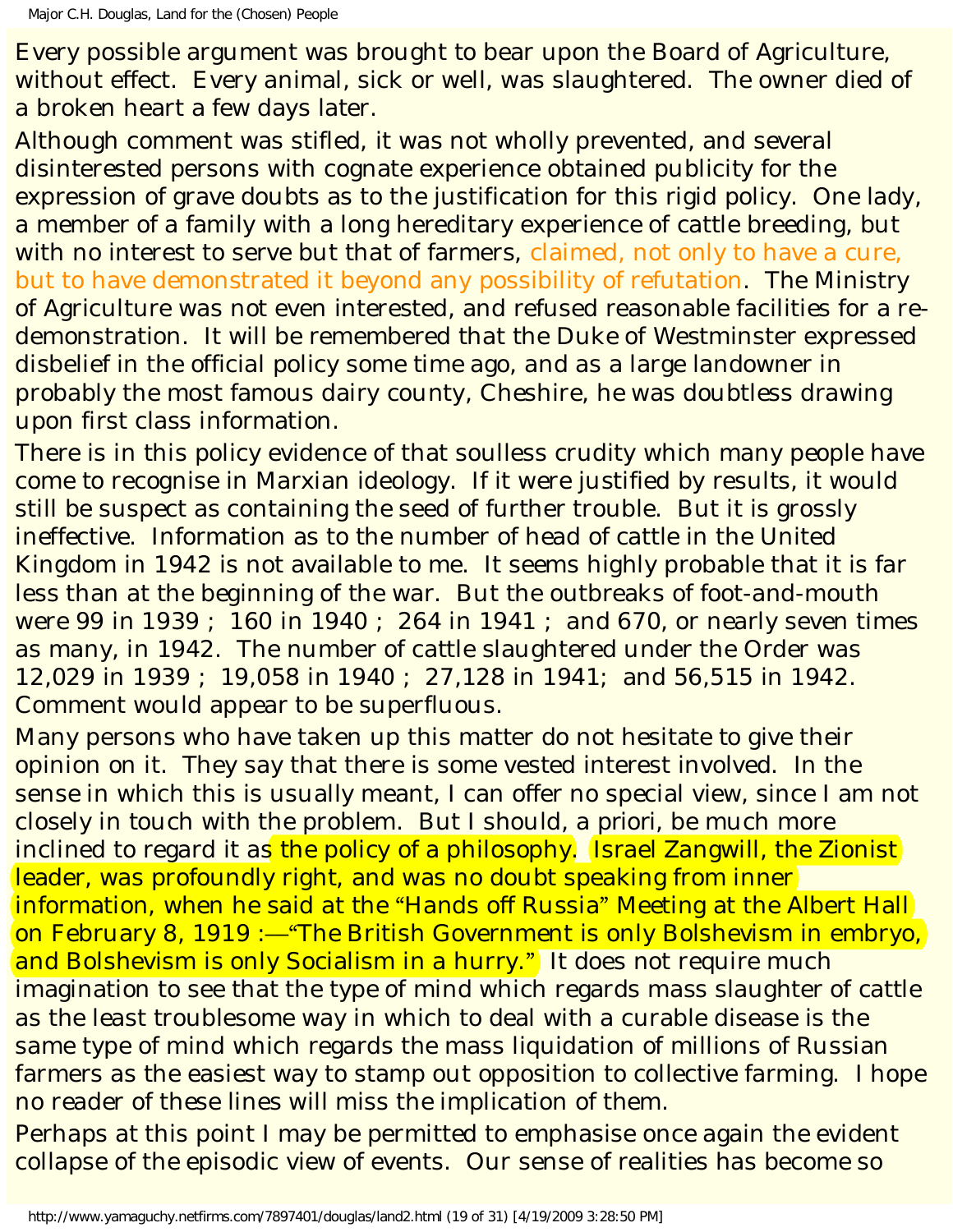perverted that we only see with difficulty the direct connection between the murder of millions of Russians in 1919, and the mass killing of unknown millions of Russians, as well as other nationalities in 1942. The pseudoscientists of dialectical materialism appear to be determined to distract attention from the first Law of genuine science :—Action and reaction are equal, and opposite. Still less, therefore, do we see that, in allowing these mass, collective, `remedies' to become familiarised, we are preparing a psychology which can only have appalling results.

To anyone who is not wilfully blind, it must be obvious that man's interference with nature, if it is not to be catastrophic, must be inspired by something very different from the rigid formalism of a Government Department. The modern Government Department has its roots in the departmentalised pseudo-science of the Encyclopaedist fore-runners of the French Revolution and its lineal descendant, Russian Bolshevism. The curious, shallow, and largely bogus generalisations of Russian intellectuals (*e.g*. that all human behaviour is derived from four "conditioned reflexes") have the same unhealthy phosphorescence. No sane individual would contend, I should suppose, that either genuine scientific research or its application within the sphere in which it can be controlled—inorganic—is in itself undesirable. Only megalomaniacs could claim that we have accumulated sufficient knowledge in about one hundred years to warrant us in undertaking the modest task of rectifying on a grand scale the errors of a Life Process which has evolved in untold milleniums. Nor does the initial result of our activities appear to justify the mass application of our theories. We have begun to Plan the animals ; and the Big Idea is Death.

#### XI

I have endeavoured to indicate in the preceding pages that the solution of the land question depends on a decision on two prior matters of intention, separate in themselves, but probably interconnected in practice : just as there is no fundamental difference between an economic monopoly relying on Finance for its sanctions and a State Monopoly relying on Police, other than the relative unpleasantness of being starved to death on the one hand, and "liquidated" by the Ogpu on the other.

The first of these matters has, I think temporarily, been decided. In order that anyone who will consider the situation with an open mind may draw his own conclusion, I would ask merely consideration of the three factors which can be easily verified :—

(1) The announcement of "the Government" that "it" will "pursue a policy of full employment for all after the war."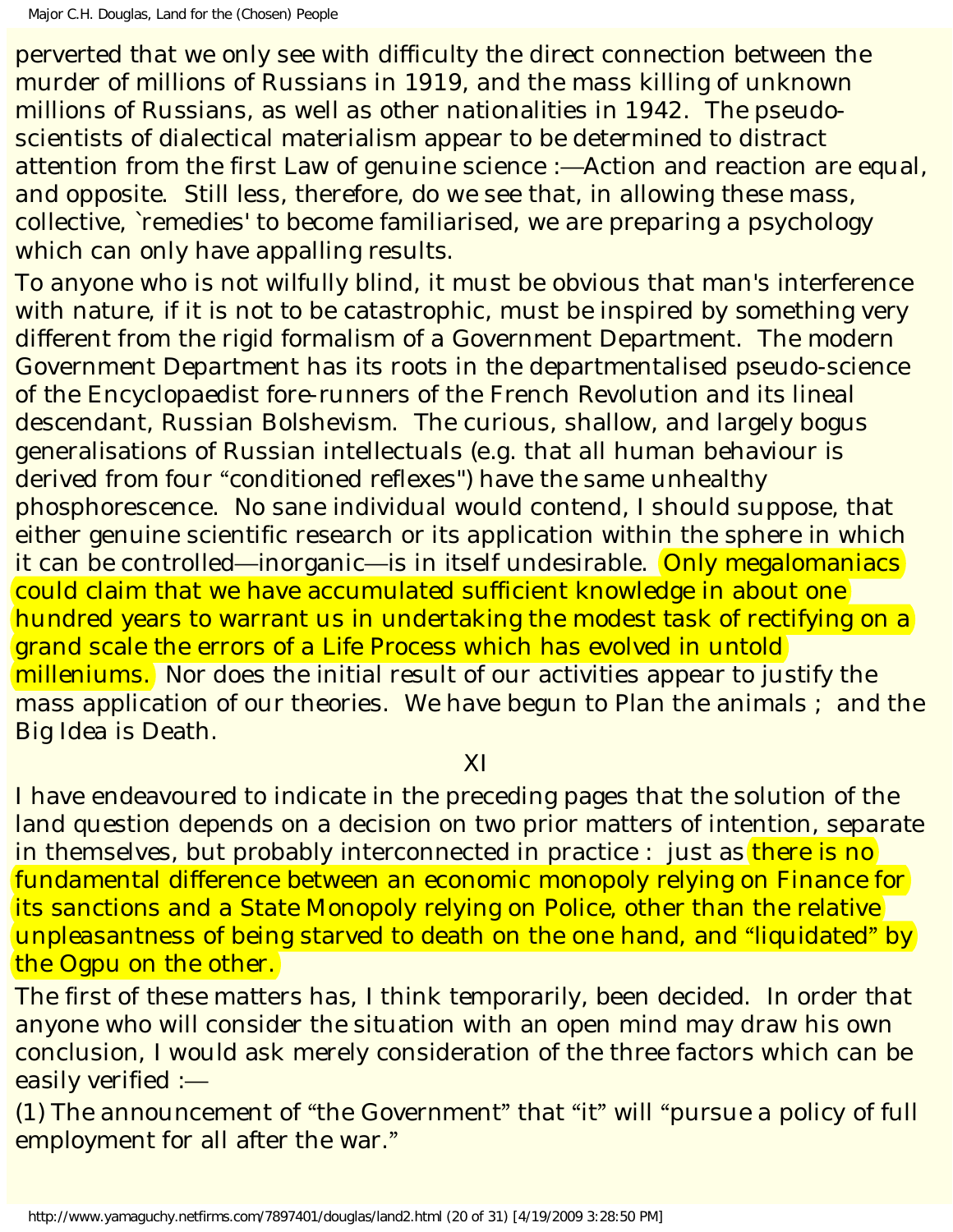(2) The fact that with considerable unemployment, the armistice years were outstandingly characterised by the fact, not of "poverty amidst plenty" which was certainly far older, but that the recognition of the fact and its source in the financial system was forced down the throats of the orthodox, or London School of Economics, Economists.

(3) That under cover of an arranged war, with its unparalleled waste, a propaganda for increased production and still more "work," identical with that which failed in 1919-1920, and was succeeded by the slump and ruin of 1921, is under way, with "Reports" for "greater efficiency" of this, that or the other appearing, at public expense and for individual disadvantage, at short and fairly regular intervals.

All of this is implemented by the component parts of the New Order which, for some reason, awaited a World War. I have already expressed the opinion that the object of the New Order is to prevent any effective remedy of the defects of the Old Order.

The most outstanding feature of the past seventy-five years has been the extension of both economic and political insecurity. In spite of immense increase in productivity, not merely "the poor" but every section of the population, is far less secure in his station and person, and far less able to improve that condition, than he was in his father's day. The New Political Technique is to admit this, to plead repentance and a change of heart, appoint a Royal Commission and issue a Report. That is the procedure which has been followed since we came under the rule of P.E.P., and the Uthwatt Report is the Outline of Things to Come in regard to Land.

It may be premised that the Chairman, from whom the Report takes its name, is an Australian, brought up to University age in Australia. He is, of course, none the worse for that. But if there is a worse administered land than Australia, except Russia, I have yet to learn of it.

I feel that I cannot do better, in indicating the advance to "security" contemplated in our New Order, than to quote at some length from an admirable letter which appeared over an initial, in the *Scotsman* of February 10, 1943. It is specifically written in regard to Scotland, but applies with equal force to England and Wales. For the benefit of those who are not familiar with Scottish Law and custom, it may be explained that a "feu" is practically the equivalent of an English hereditary Freehold with restrictions, the main practical difference being that an English Freehold with restrictive covenants says what you may *not* do, while a Scottish Feu Charter says what you *may* do, usually providing a simple mechanism for varying this use by consent :— "The proposals in question are those, that (a) not only is future `feuing' to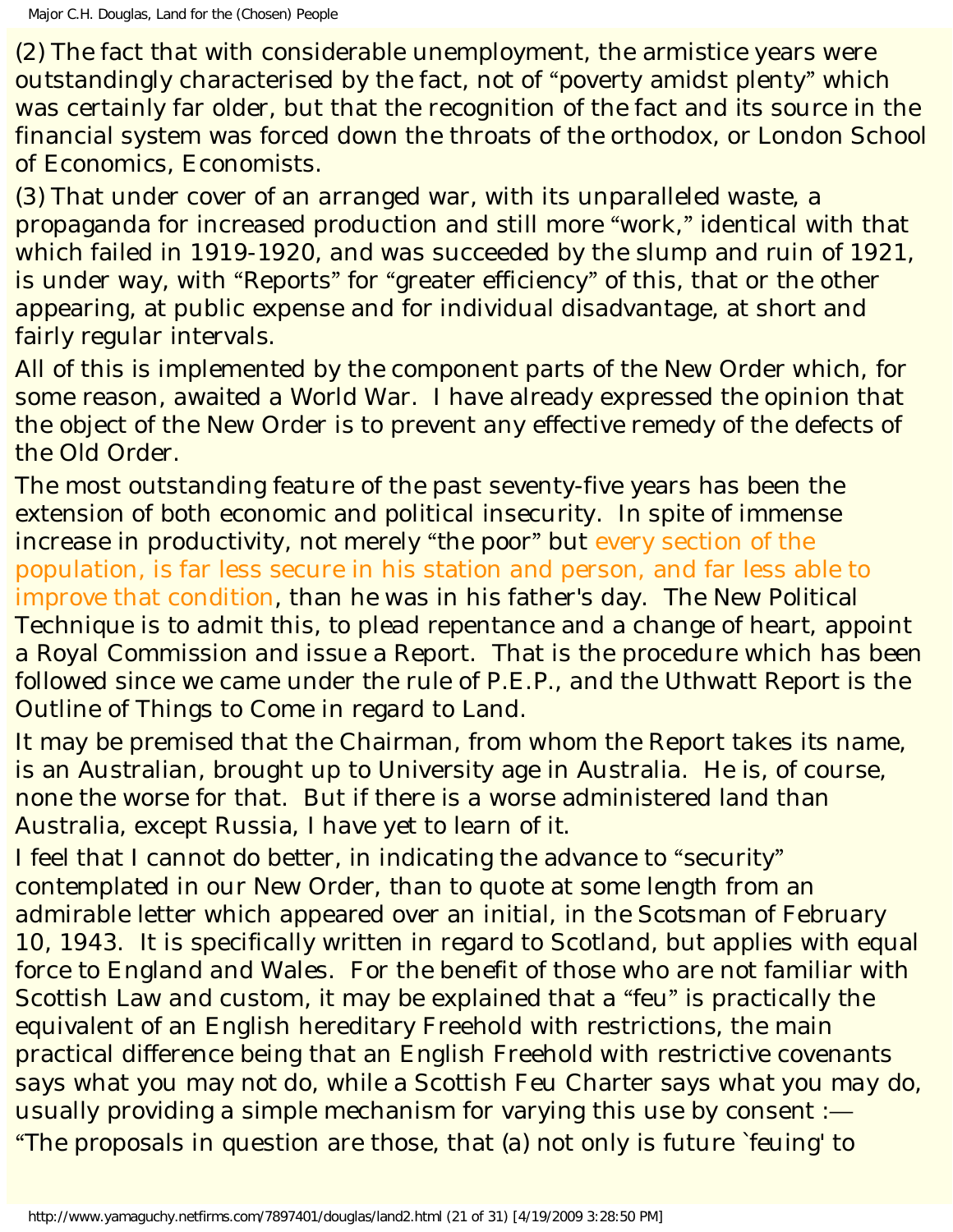cease, terminable Crown-leases to be the sole house-tenure of the future, but also (b) that existing feus be converted into Crown-leaseholds, and all conform to the oppressive English leasehold system, under which the lessor, at the end of the `term,' acquires the tenants' buildings without compensation ; (c) the yearly mulcting of the tenants on five-yearly `valuations' of alleged site-value increases, as often as not merely reflecting modern versions of the old offence of `debasing the currency.'

"As regards private leases, at least of rural subjects (as is well known), tenants after a long fight obtained 'compensation for improvements,' but under these new proposals not only the new 'Crown tenants' but even the about-to-beconverted feuars are to be shorn of that long-fought-for right. Worse still, the doctrine of the English Crown-lease is apparently to be applied—that the tenant is responsible for leaving the building in order, and will be held responsible for the cost of doing that (maybe thousands of pounds) to the State's satisfaction. "There are two aspects of the matter : the personal and the municipal or `constitutional.' As regards the former, the hundreds of thousands of small feuars (many of whom have built their houses out of savings and through the aid of building societies) seem likely to be faced with eventual forfeiture of their little heritages, and, pending that, subjected to periodical extortions, and a `stand and deliver' at the `evictable' term—when on each occasion they will have to repurchase.

"Feuars will only now begin to appreciate the tremendous social value and security of the `feu charter' and the Scottish feuing system, which was devised just to give the security of tenure of the home, which is now threatened. "There is, of course, nothing new in the Uthwatt suggestions ; on the contrary, they are a well-worn form of reactionary measures of which Scottish history shows previous examples—*i.e*., efforts by the Crown to get cancellation of charters and to substitute Crown-leases. Scotland resolutely opposed that policy, realising the tremendous implications of the `freehold' (to use that term in its primitive sense of permanent and independent), and particularly that of the `houseplace' or retirance, which even in England has held until now a sacred character—and even in England the oppressive 'Crown-lease' has been comparatively limited in extent. The effect on the character and independence of the people, of a nation-wide 'Crown-lease' system (a Sword of Damocles over the home !) can only produce an abject, timid, and servile race."

XII

It is, I think, essential to bear in mind that the British land and property system has not failed by reason of anything inherent in the system, *although it is quite possible that certain defects in it would themselves have brought about*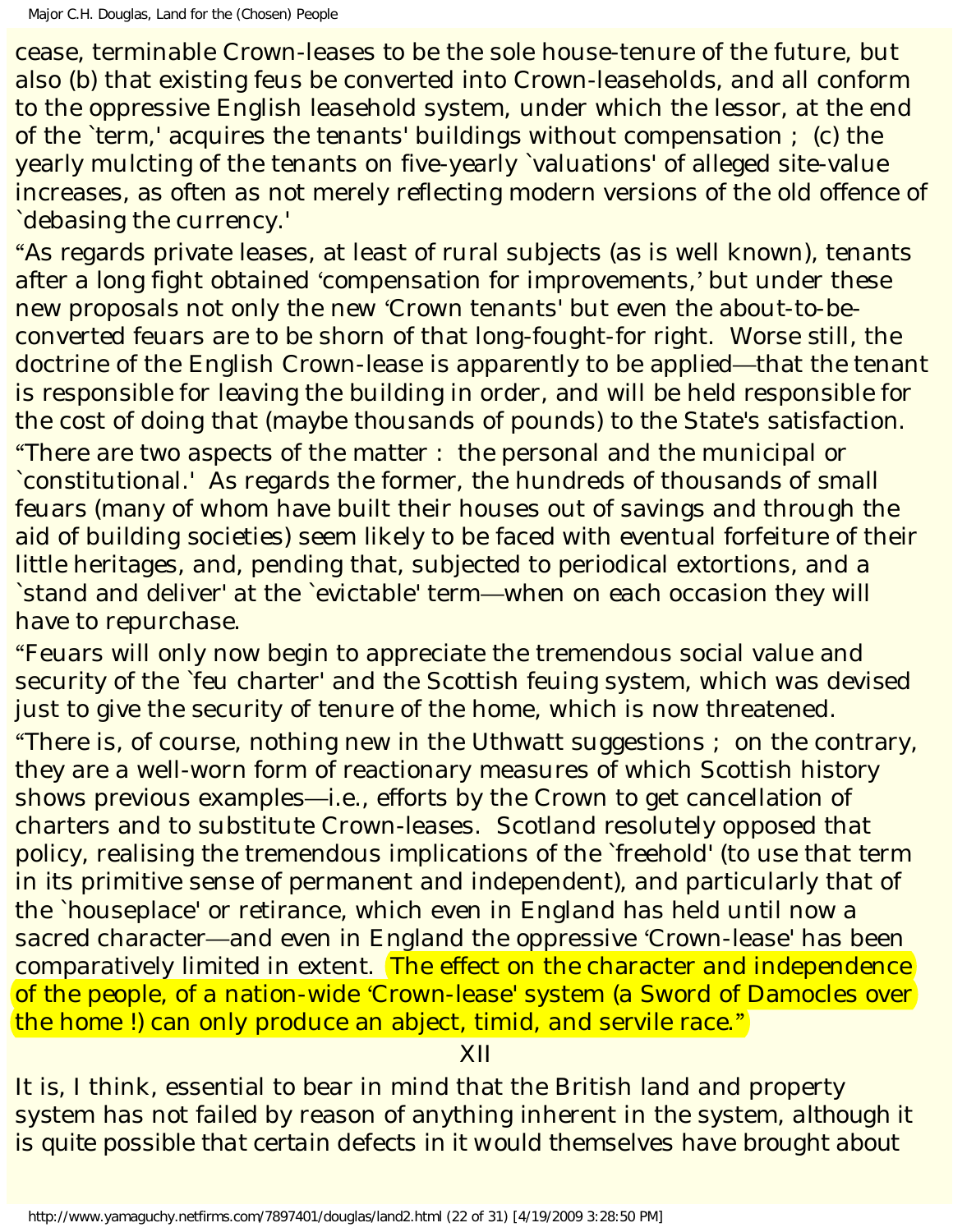Major C.H. Douglas, Land for the (Chosen) People

## *their own remedies if artificial hindrances had not intervened.*

The system of private ownership and administration has been strangled, consciously and purposely, by international finance, in order to obtain control of the land, and every land agitation, from Henry George to Lloyd George and after, has been financed by bankers—not the kind of people commonly called bankers, who are mostly technicians, but international gangsters using bond issues in place of firearms.

It ought to be observed that it is just as sensible to say, "Dr. Brown must be a bad doctor, because he was hit with a hatchet by a burglar when he was coming from his club," as to say, in a world which was governed by money, that a land system was a failure when it was made the target for systematic attacks by the Money-Power. The distinction is of primary importance, inasmuch as it is certainly true that no system can flourish while unable to pursue its legitimate objectives save at the cost of sustained sabotage.

There is in essence not very much difference between the attempt to eliminate the small business in favour of the chain store and the so-called Co-operative Society, and the object is control, in both cases. What is remarkable is the immense vitality of the individualistic enterprise in the face of what would appear to be overwhelming odds. The defeat of the small man has been so difficult that sheer brutality has been invoked. "Only in war, or under threat of war—" can rapid progress be made.

There are two principles, however, which require attention in any attempt to deal with these matters. The first is the fetish of "efficiency."

It is a favourite trick of conjurers to direct your attention to their coat sleeves while the rabbit and the hat are placed upon the table. Otherwise you might think the hat looked heavy. In much the same way, Big Business does not waste any time in arguing on its own merits and personal likeability. It is much slicker than that. "Under war, or threat of war—" peoples are stampeded into a centralised reorganisation, and if, and when, it is discovered that waste, corruption, and disillusionment are rampant—well, that's just too bad, but we've done it now.

Entirely apart from the questions of social value, it is exceedingly doubtful whether such efficiencies as may in some cases attach to increased unit size, do not cancel out even in industrial synthesis. However that may be, there cannot be a more fatal error than to separate an economic system from the fact of world wars. It is the Encyclopaedist fallacy once again. Neither economic nor social systems are in water-tight compartments.

It is not an accident that it is Russia and Germany which are at death grips—it is the direct and logical consequence of their economic and social monopolistic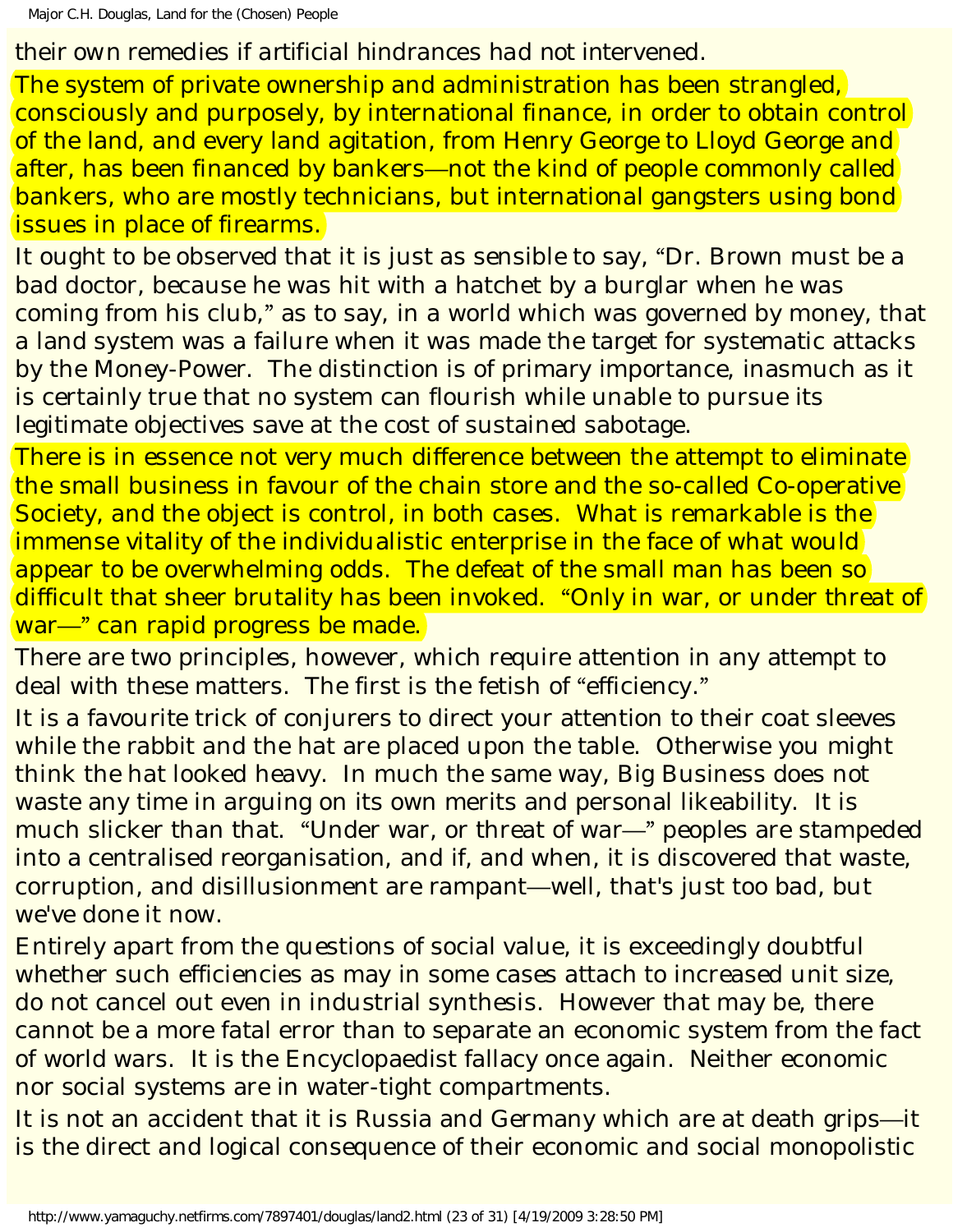systems, and "Socialism" is quite naturally common to both of them. Germany was, if possible, more Socialistic in the days of the Kaiser and Bismark than at present, and German Socialists were regarded by the British Trades Unionists as the model on which their own activities should be modelled.

But this abracadabra of "efficiency" goes much further. If it really is as difficult to live on this planet as Big Business would have us believe, then, if it is worth while, we must, of course, sacrifice everything to "efficiency," by which I suppose is meant turning everything which is found in nature into something else. On the other hand, of course, we mustn't have too much efficiency, because that would cause unemployment. You will agree, that it's all very difficult, and that we ought to have some idea as to what we are trying to do, before we re-make the country "Under war, or threat."

### XIII

Considering first the purely agricultural aspect of the land question in the light of the assumption that "we must grow more food"—an assumption which I am inclined to believe has some basis in reality—the policy decides itself. Comparatively small agricultural holdings, of the order of one hundred acres, or so, are at least 30 per cent. more productive than mechanised collective farms. Incidentally, much more information ought to be available regarding Forestry Commission farms. It is, of course, important to distinguish *productivity* per acre, from *financial profit* per acre under an arbitrary financial and wage system. Accurately costed on orthodox (and in a technical sense, correct) costing system, I doubt very much whether any English farming made a legitimate money profit on sound and properly remunerated management. That is merely an argument for better financial methods, not for a different system of administration.

At this point, and anticipating a little such tentative suggestions as it may seem expedient to make at this juncture, it appears desirable to deal with the question of trespass. The Communist idea of a terrestrial heaven is of a land in which the good comrade, for the most part, lives in a town and holds a Works Meeting to make speeches and to criticise the factory management every morning. When the weather is fine he erupts over a fenceless and defenceless countryside to emphasise the dictatorship of the proletariat.

In order to mould the mentality of the rural incumbent so that, as P.E.P. puts it so attractively, "the farmer will be forced by events to submit to far reaching changes of outlook," various branches of the Ogpu in the new Ministries, known as Enforcement Officers, are at present going about the country with "Authorisations" to enter upon any property for practically any purpose, none of which is military, or connected with the prosecution of the war. Already the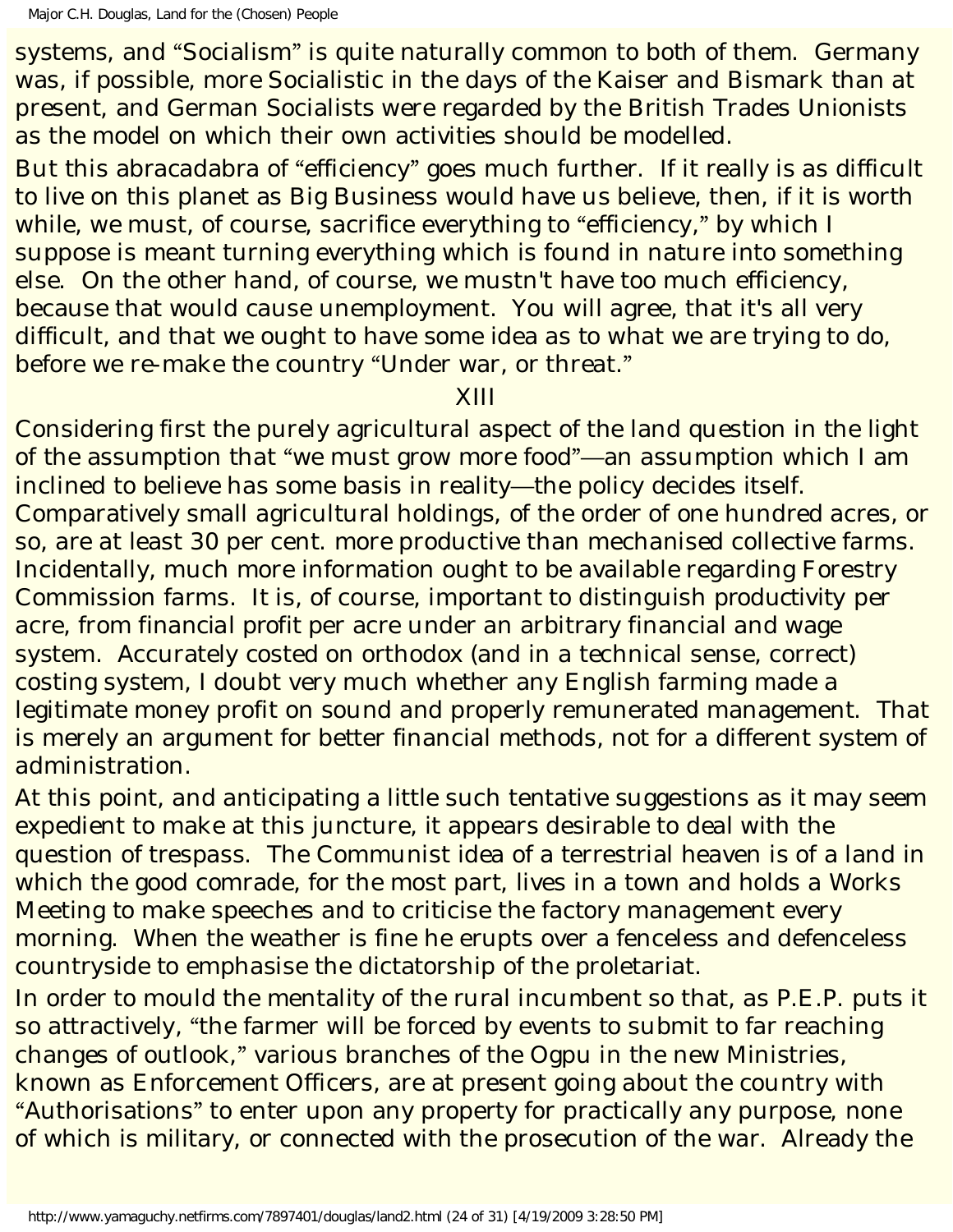effects of this are a little unexpected from the P.E.P. standpoint. The farmer is not "being forced by events to submit to far-reaching changes of outlook." He is merely ceasing to farm.

Trespass of various kinds has more importance, I think, than is generally attached to it. In its more flagrant forms it is a nuisance out of any proportion to any possible benefit to the trespasser, but even minor trespass irritates a farmer, partly because he may have to look whether gates have been left open or stock disturbed, and it may involve the unnecessary movement of small implements.

The extraordinary feature of it is that there is an increasingly prevalent idea that anyone ought to have the right to walk anywhere at any time, in the country, and to do more or less as they please, although it would never be suggested that the farmer ought to be entitled to walk into, let us say, the works of Messrs. Rolls, Royce and to shuffle the blue-prints around. Anyone who feels that the New Socialist Order will include unlimited right to trespass might try trespassing in that idol of the Socialists, the Bank of "England." I have no doubt that one of the solutions of this problem is the provision of National Parks if the hand of the Planner and his Forestry Commissions can be kept off them. I am more than doubtful whether it is a final solution. But in the meantime it is certain that to obtain the highest value on every plane, both of production and of ethical and spiritual satisfaction from the land, more, not less, individual control of it is vital. I may perhaps repeat that the day of the very large landowner is over, for reasons already to some extent explored in these notes. But amongst many debts, mostly unacknowledged, which the countryside owes to him, is its preservation, until he was dispossessed, from vandalism. Every argument, however, which can be truthfully brought against a large landowner is enhanced when the ownership is impersonal "Public Body." Whether it is as the result of defective education or from other causes, the power of comparison seems to have deteriorated. Few people appear to notice that, in spite of, efforts to bring hotels (as distinct from inns) in Great Britain up to something approaching the standards of civilisation, and the good surface of the roads, the tourist attractions of Great Britain have declined with the substitution of public for private control. In itself, of course, that is a matter of little consequence, but it is an indication of a decrease in the attractions of the countryside which I am confident affects everyone. I have in my possession some books, not so very old as books go, which relate to a town with a history which goes back to Domesday Book, and earlier. This town, the name of which I will suppress in consideration for the feelings of its unfortunate inhabitants, must now be well in the running for pre-eminence as a faithful similitude of Dante's Inferno. Yet two hundred years ago it was a lovely little county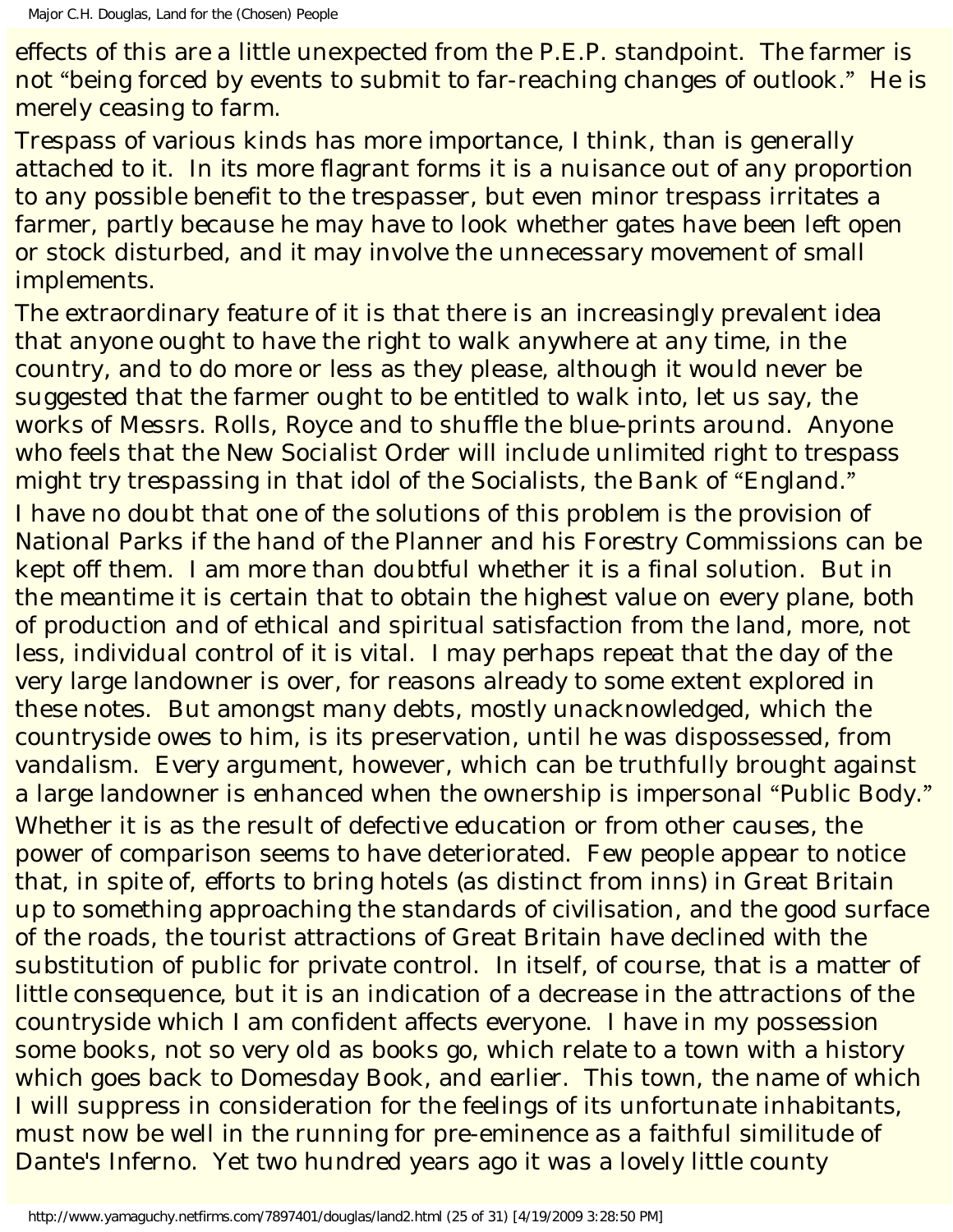borough beside a sparkling salmon river, surrounded by wooded hills with hundreds of modest manor houses within an hour's canter, and half a dozen famous mansions within a radius of fifteen miles, each of them a little community in itself. There are hundreds of such districts in various parts of Great Britain. The general deterioration has been more rapid in the last fifty years than in the previous century, and a wide extension of this deterioration is threatened.

I have little doubt that there is an organic connection between this curious inability to grasp the nature and trend of events, and the failure to derive reliable information from the words we use. A cognate instance of this is contained in a sentence spoken by Lord de la Warr during the debate on agriculture in the House of Lords, which took place recently. The Editor of a well known weekly described this sentence as "the essence of the whole matter." Whether this was enthusiasm or satire, I do not know.

Lord de la Warr said, "In return for stable markets and prices, the community has a right to demand efficient farming, efficient landowning, efficient distribution, and a fair wage for the agricultural workers."

Who is the community ? Are the several hundred thousand aliens in this country part of the community ? How does the community demand anything ? Through a con trolled Press ? or through a Parliament which cannot even control its own agenda ? Just exactly what bearing have "stable prices and markets" on the community's right to demand anything? If the word "right" has any meaning at all in this connection, the "community" either has it or it hasn't. It doesn't acquire it. How does Lord de la Warr know that stable "prices and markets" which would mean highly artificial and non-realistic prices and markets, are either desirable or practicable ? What is a "fair" wage ? How do you fix a "fair" wage without that wage defining prices ? Who is it to be "fair" to ?

I have met Lord de la Warr, who I think might fairly be described as a professional politician who has chosen Socialism as, say, fifty years ago about half the aspiring professional politicians chose Liberalism. I doubt very much whether the sentence quoted meant anything to him. But it is a type of sentence easily recognisable as having come originally from the propaganda department of the international Freemasons.

Its vague abstractions, its subtle appeal to the mob to "demand" something technical, would raise a cheer at any electioneering meeting. But although Lord de la Warr probably used it as stock-in-trade, it would be a mistake to suppose that it has no intention. Let us see what we can translate it into without in any way straining its words.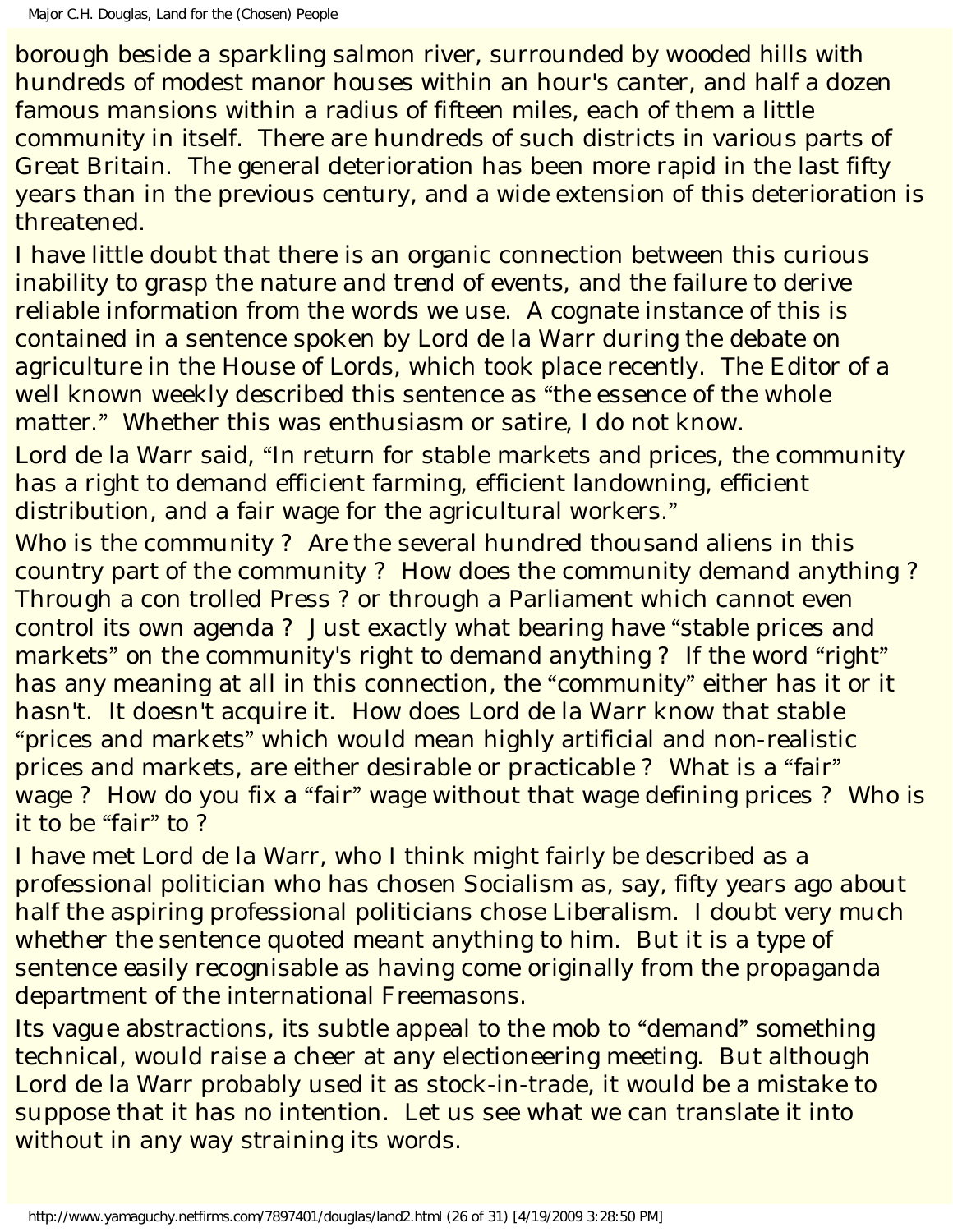"Stable prices" mean price rings—the aim of the international financier. "Stable markets" mean rationing in peace time. I don't know what the community means, but from the context it is something which makes a bargain, in theory, with some undisclosed and shadowy power which gives it price-rings and rationing. "Efficiency" means the ratio of the input of what you have got, to the output of what you want, so as we are told elsewhere that we want full employment, "efficient farming" must mean employing as many people as possible. It can't mean maximum production, because that would interfere with our export trade, which we are told is vital. "Efficient landowning" presumably means rack-renting to pay the international bondholders, supervised from Whitehall. Obviously it doesn't mean that the landowner as we know him is to be efficient from his point of view, because his is the only point of view which is inadmissable. Finally it will be noticed that this abstraction, the community, has a "right to demand" these things—not a prospect of getting them in the form in which individuals could use them.

In that curious document *The Protocols of Zion* (Protocol III, para. 5) occurs the remark "All these so-called 'People's Rights' can exist only in idea, an idea which can never be realised in practical life."

XIV

"*A hair divides the false and true*."— OMAR KHAYYAM.

Judging from personal experience in persuasive activity, there is a widespread inability to recognise the futility of making suggestions which run counter to effective policy.

Equally, it has to be realised that not for thousands of years have the people of these islands been so completely enslaved as they are at present, and the primary characteristic of the slave is not bad treatment. It is that he is without any say in his own policy.

The steps by which this situation has been produced are easy enough to enumerate. By the tricks of the money system, an obviously inequitable distribution system has been installed and perpetuated. The control of this system has given control of the Press and other reading matter, supplemented more recently by broadcasting and the cinema. Skilfully injected propaganda, always avoiding Finance, has fostered attacks on the `haves' by the `have nots' so that any economic independents, not the servants of Finance, might be stripped of their independence, under the name of Socialism. That is to say, Big Business and Socialism are the same thing, though some Socialists may not know it, and the present state of servitude could never have been brought about by Big Business alone. We owe our present position to brains in Big Business, and votes in Socialism. Stated otherwise, the coming of Socialism is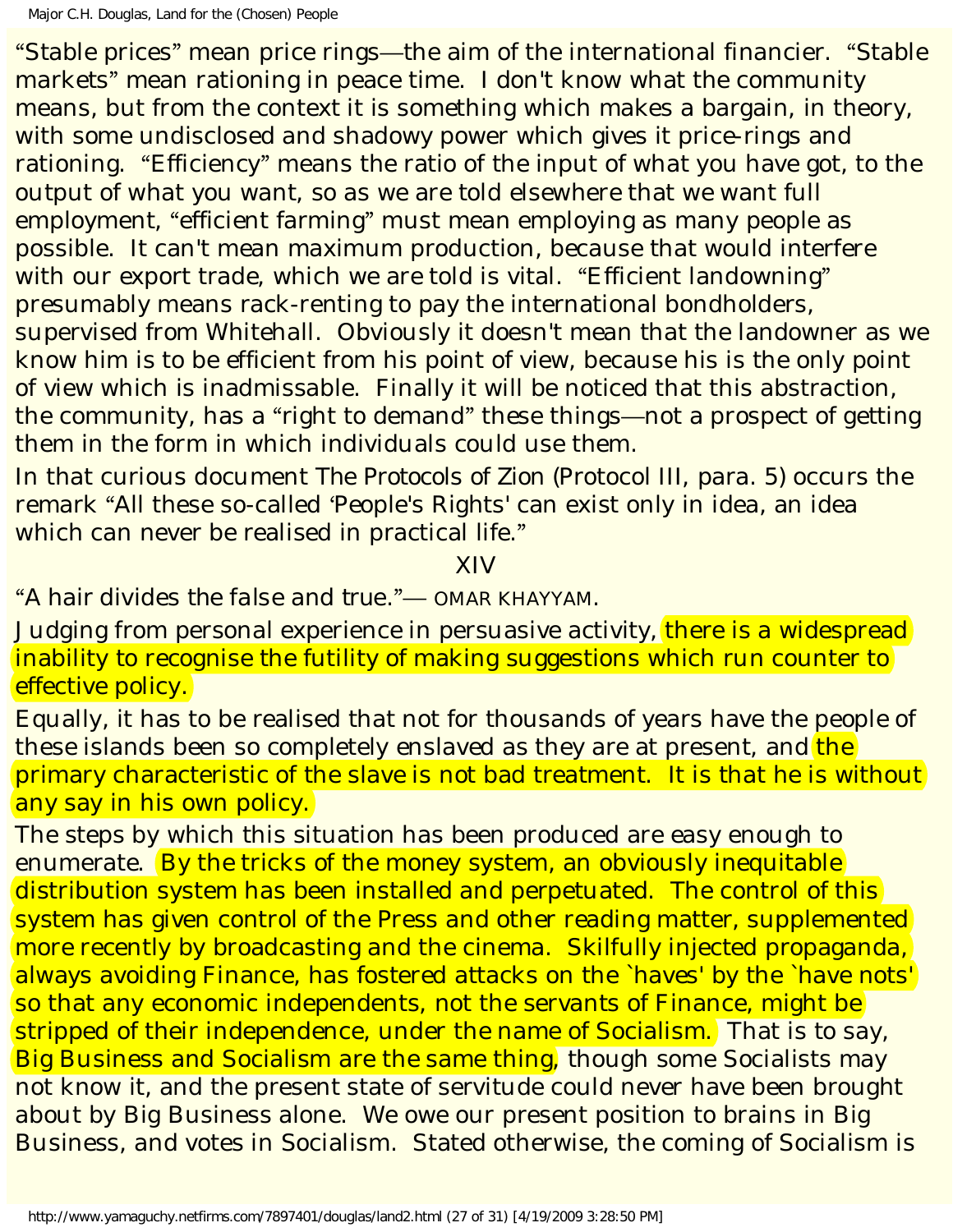the triumph of Big Business.

I have recapitulated this somewhat wearying aspect because there are many things which could be said about land management, if it were of use to enumerate them at this juncture. They are not discoveries ; there is probably little in the situation which is not known to any experienced landowner, on the one hand, and the "Planners" on the other, in the intellectual sense of the word `knowledge.' If, in the main, the land situation is being mishandled, the cause lies in the realm of policy, and the cure must also begin in that realm.

Big Business, Monopoly, Socialism, State Capitalism, call it what you like, is in control and it is the Policy of Big Business with which we have to reckon. What is that policy ?

Now, it is convenient to refer to Groups as if they had a separate existence, but, if we are careful to allow for what may be called the Group Spirit, we make no mistake in looking for the men, the living forces, who activate it. And it may easily be true that we shall get more information as to the way they think, if we look for it in places where its expression is less conscious than in the Board Rooms of the Central Banks or the International Combines. For this reason let us consider the recent address to a mixed body of industrialists, bankers, and uplifters, by the Archbishop of Canterbury, Dr. Temple.

He is a convenient example, because it is possible to see at once in his case the absurdity of many of the explanations given for the kind of views he holds. There are few positions in this world of which it may be said that they are the End of the Road—that the occupant can go no further ; and still fewer in which that position, once attained, is secure. But the Archbishopric of Canterbury is definitely one of them, and by no means the least important. It is self-evident, therefore, that Dr. Temple does not desire to advance his fortunes or even to secure them. What it does mean, is that his views are not inconsistent with the very carefully supervised rise to that eminence. Equally, he is a man of education and culture, with considerable experience of life as viewed from outside. All this is important because it clears the ground. We can say with certainty that we are dealing with a man who is sincere in what he thinks he says ; that we are dealing with a man of far more than average ability ; and we are dealing with a man occupying a position so important that accident has little to do with his choice for it, and that the choosing is a prerogative of the effective power in the State. So that we can conclude that there is nothing in Dr. Temple's known and expressed opinions and actions in the past which has excited disapproval in quarters able to affect his advancement.

In fact, it is legitimate to suppose that he would be regarded as an exponent of the philosophy of which the policy is operative in the world, to-day.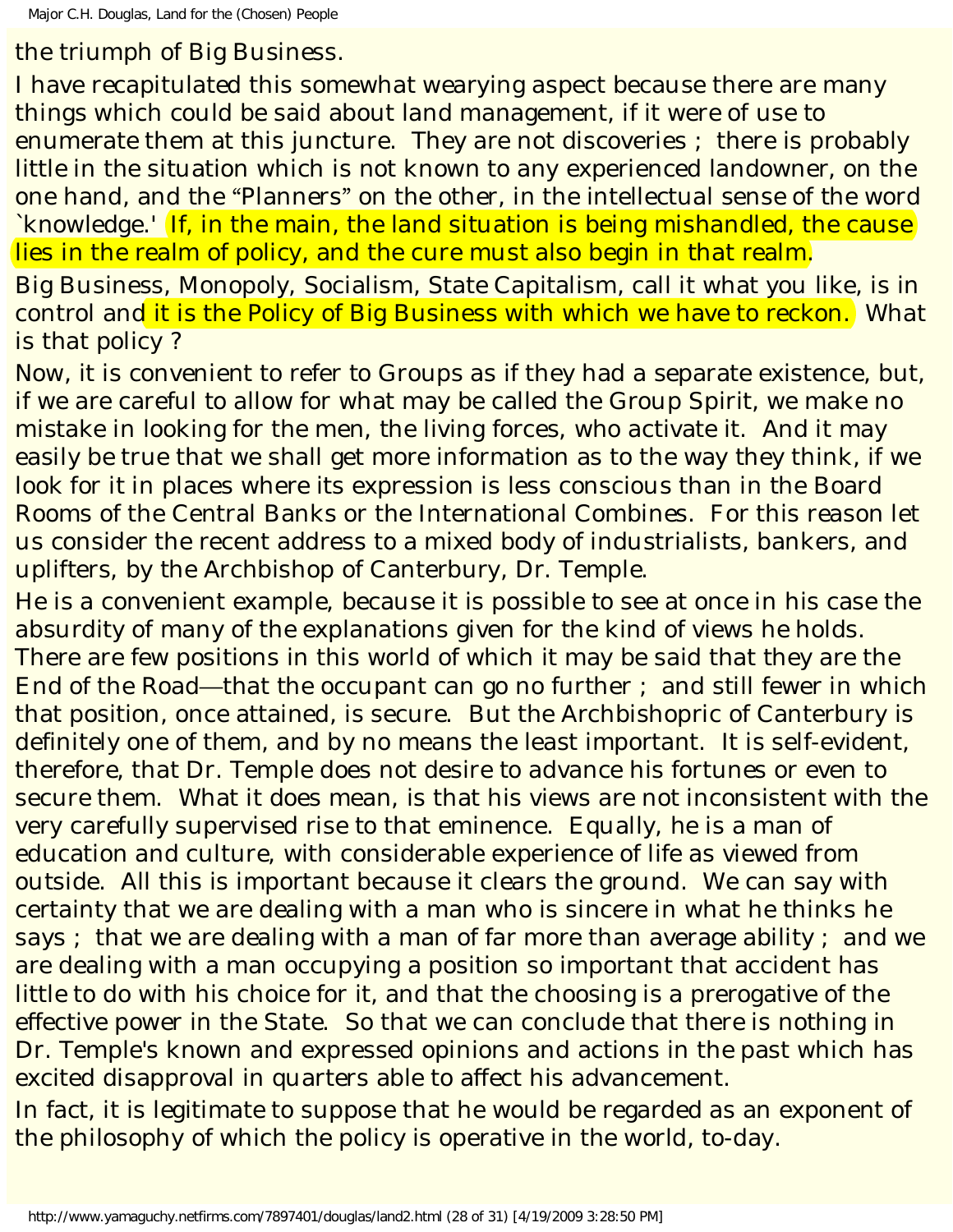Now, if I were asked to explain to someone quite unfamiliar with our institutions the function of the Archbishops of Canterbury, I should reply that they are the Chief Public Relations Officer of the dominant philosophy, which can be variously described as Judaeo-Christianity or Liberal Judaism, Big Business or Centralisation of Power, depending on the aspect of it with which one happens to be dealing. No Public Relations Officer can be effective unless he believes his brief.

In the light of this conception, Dr. Temple's insistence on the idea of control —"we need supremely the control of human purpose" are his exact words as reported—becomes intelligible and logical. It is exactly what the "Planners" the Socialist side of Big Business—are absolutely determined to acquire. That this is, from another aspect, Judaism, can easily be confirmed by the little catechism "Is God Omnipotent ?" "Of course." "Then why doesn't God control human purpose ?" "Because that would interfere with free will." "Oh, so you know better than God what `we need supremely' ? " That is the essence of the Talmud.

I don't quite know how Dr. Temple reconciles the indisputable fact that control of human purpose is now almost absolute and world-wide. Is this the perfect world to which we look forward ? Or is it just that we've elected one more wrong Führer ? Because, as a well-read man, he will recall that all military, political and economic devastators, from Genghis Khan to Pierpont Morgan (who stipulated that the hymn, "For all thy Saints who from their labours rest," which ends with the Hebrew incantation, Alleluia, should be sung at his funeral) have always stoutly asserted that they were chosen of the Lord. And, of course, there is our first controller of human purpose, Cromwell, who is said to have died screaming that the Devil had come for him.

This Public Relations business is supremely important. If you say to a large mixed audience, "We want to establish an omnipotent Bureaucracy, supported by an Ogpu-Gestapo, and punctuated by periodical `purges' of anyone who ventures to object," some of your hearers are sure to observe, "On the whole, we think we'll sit out this one." But if you talk of the glorious Russian victories, omitting any mention of Finland and Poland, and the Dawn of the Dictatorship of the Proletariat and the Rise of the Red Star of David, you can do anything with them. Or so some people think.

## XV

# PREAMBLE

"As in [? into] Adam [Urdu, *Adme* Mankind, Collectivity] all men [individuals] die, so in Christ [Individual Consciousness and responsibility] all Men [Individuals] are made *Alive*."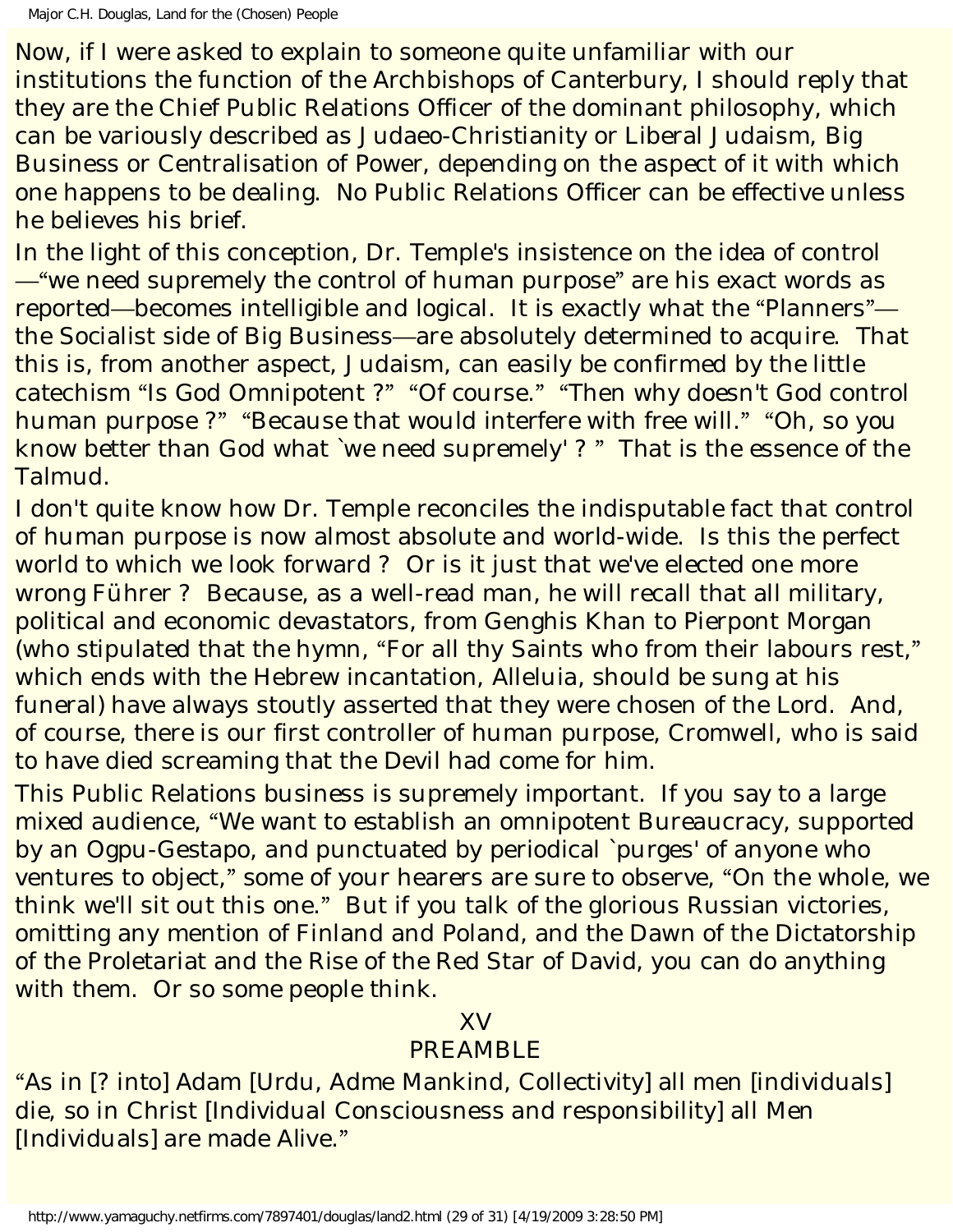The idea that a corporation, State or otherwise, can be held responsible has been proved to be a mere abstraction. "The Power of the Central Government has increased, is increasing and ought to be diminished." It is therefore inexpedient that land should be held other than by individuals who can sue, and be sued. Any Government Department or Public Body requiring the use of land in peace-time to acquire it through a nominated individual whose responsibility will be identical with that of any other landowner.

Central Government is merely a disguised military organisation, the power of which grows with what it feeds upon. If, as is now freely advertised in quarters which arrange the present war, a third World War is inevitable, we must have a strong Central Government. The Land question with all others need not detain us.

But if we are to escape final destruction, then the firm drastic, and early elimination of land administration from Whitehall, or through disguised Trusts, Commissions, and other Corporations interlocked with Whitehall, is primary. Stripped of all the abstractions, "rights," moralities, and other complications which make any problem permanently insoluble, I do not believe that the land question is unduly difficult. I should say that the essentials of the solution are: (1) Absolute security of tenure for life, including complete abolition of land taxation of every description. The imposition of a land tax shall be *ultra vires*. (2) Abolition of land sales between individuals as of right. Registration of sale to take place five years after payment of purchase price, on petition by purchaser supported by six adjacent neighbours, who are landowners.

(3) County Council Authority to be obliged to purchase at valuation (see 6 *infra*) all land offered for sale, and to advertise for re-sale only to approved purchasers who must obtain support of six adjacent landowners.

(4) No State or Public Body to hold land for which a properly supported application from a private individual is made at the valuation price.

(5) Where a legatee is non-resident on land which he inherits, he shall be given twelve months to take up the occupation of it. If he decides to reside, his title shall be confirmed after five years. If not, his land shall be acquired by the County Authority for re-sale as in (3) *supra*.

(6) All land to be classed as A, Amenity Land. B, Agricultural Land. C, Industrial Land. All land titles shall restrict the land to which title is given, to the class in which it was placed on the grant of first title. No change of Class shall be permitted without the offer of sale as in (3) *supra*.

 $(7)$  The initial valuation of land to be that shown in the last conveyance as consideration. Every five years, a landowner shall be entitled to make a claim, properly substantiated by accounts, in which his own activities shall be